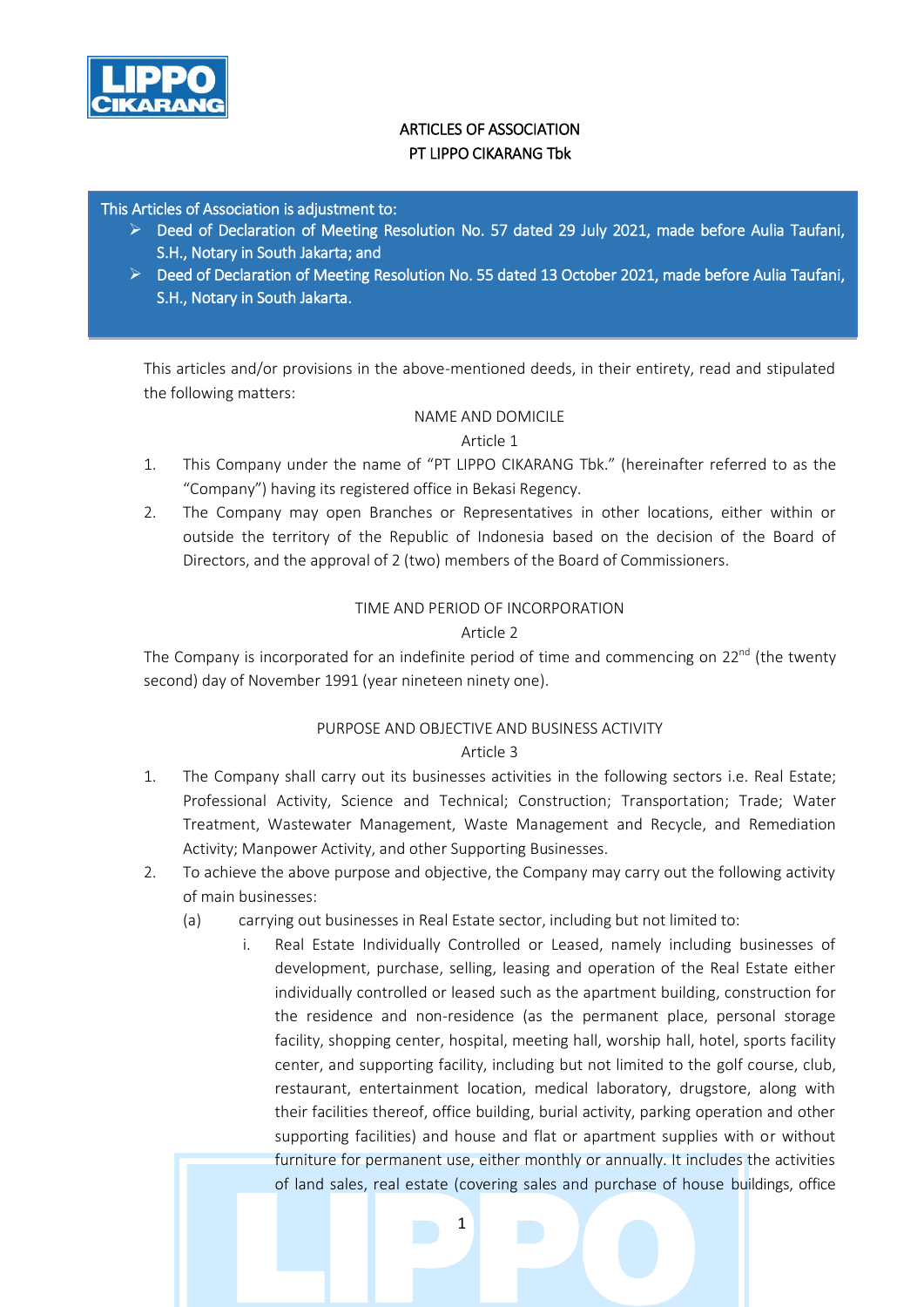

building, hospital building, shopping center building, hotel building, apartment room units, condominium space, office space, shopping center), either directly or indirectly through the equity (investment) or release (divestment) of the capital in the other companies in respect of the real estate activity, urban development, building development for own operation (for the space lease at the said building), division into the real estate to be the parcel or lots without the land development and residence area operation for the house which can be moved.

- ii. Industrial Estates, namely companies that control land for at least 50 (fifty) hectares in an expanse that is used as an area for concentration of industrial activities equipped with developed supporting facilities and infrastructure and/or control the land. Including the exploitation of Industrial Estate land for Micro, Small, and Medium Enterprises of at least 5 hectares in one stretch
- (b) To carry out businesses in the sectors of Professional Activity, Science and Technical, including but not limited to the Other Management Consultation Activities, namely including provisions on the advice assistance, guidance and business operation and organization problem and other management, namely including provisions on the advice aids, guidance and business operation and organization problem and other management, such as strategy and organization planning; decision relating to the finance; marketing objective and policy; planning, practice and human resources policy, production scheduling and controlling planning. This business service may cover the advisory services, guidance and operation for various functions of management, agronomist and economical agricultural management consultation in the sector of agriculture and alike, design from the accounting method and procedure, cost accounting program, counseling and other business assistance and public service in the planning, organization, efficiency and supervision, management information and so on.
- (c) To carry out the activity in the sectors of Entertainment and Recreation, namely facilities for the sport field/course including, but not limited to the business of golf course and facility, volley ball, basket ball, court tennis, as the main business and other sports field/court facilities;
- 3. To achieve the above purpose and objective, and in support to the main business activity of the Company, the Company may carry out the following supporting activities:
	- a. To carry out the businesses in the sector of Construction, including but not limited to:
		- (i) Other Building Constructions, namely including the businesses of development, maintenance, and/or re-development of the building used for the worship place, terminal/station, monumental building, state building and central/regional government, airport building, meeting hall building, including the activities of change and other building renovation activities.
		- (ii) Occupancy Building Construction shall include the businesses of Development, maintenance, and/or re-development of the building used for the residence, such as occupancy, temporary residence, apartment and condominium. Including the building development for the residence executed by the real estate company with a view to be sold and the activity of change and residence building

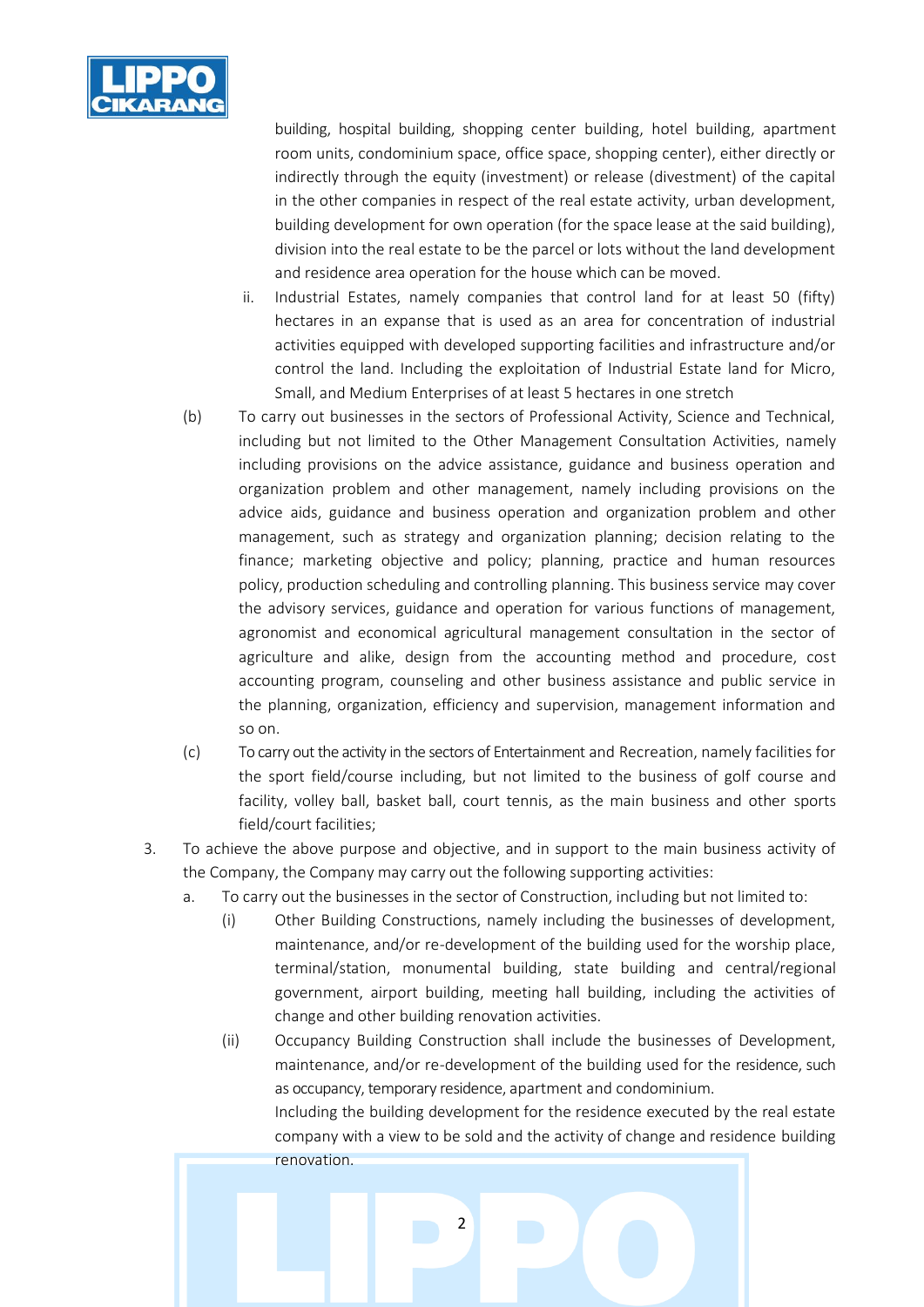

(iii) Office Building Construction shall include the businesses of development, maintenance, and/or re-development of the building used for the office building such as office and office building with residential quarters (home-office/rukan). Including the building development for the office building executed by the real estate company with a view to be sold and the activity of change and office building renovation.

(iv) Shopping Building Construction, namely development, maintenance, and/or building re-development used for the shopping center, such as trade building/market/mall, department store, store, high-rising and shop. It includes the shop house/home-office (ruko) development executed by the realestate company with a view to be sold and the activity of change and shopping building renovation.

- (v) Industrial Building Construction namely including the businesses of building development used for the industry, such as the industry/factory building, workshop building, factory building for nuclear material management and processing. It includes the activity of change and Industry Building renovation.
- (vi) Medical Building Construction including the businesses of development, maintenance, and/or re-development of building used for the Medical facility such as hospital, policlinics, public health center (puskesmas), medical clinics, medical service building and laboratory building.

It includes the health building change and renovation activities.

(vii) Education Building Construction shall include the businesses of development, maintenance, and/or re-development of building used for the education facility, such as school building, training center, laboratory and other supporting education building.

It includes the Education building change and renovation activities.

(viii) Accommodation Building Construction shall include the businesses of development, maintenance, and/or re-development of building used for the inn such as hotel building, hostel and lodging.

It includes the inn building change and renovation activities

- (ix) Entertainment Place Building Construction and Sports shall include the businesses of development, maintenance, and/or re-development of building used for the entertainment place, such as cinema, culture/arts building, tourism and recreation buildings and sports building. It includes the building development for the entertainment place and sports executed by the real estate company with a view to be sold and the activity of change and renovation of the Entertainment Place Building and Sports.
- (x) Civil Building Construction for the Sports Facility shall include the businesses of development, maintenance, and/or re-development of civil building used for the sport facility such as stadium building, field sports (football, baseball, rugby, car race and motor race crossing), basket field, hockey, tennis court, golf course, swimming pool including the swimming room with the stainless steel standard Olympic galvanized steel wall, athletics crossing, retaining field, sports stadium and so on.

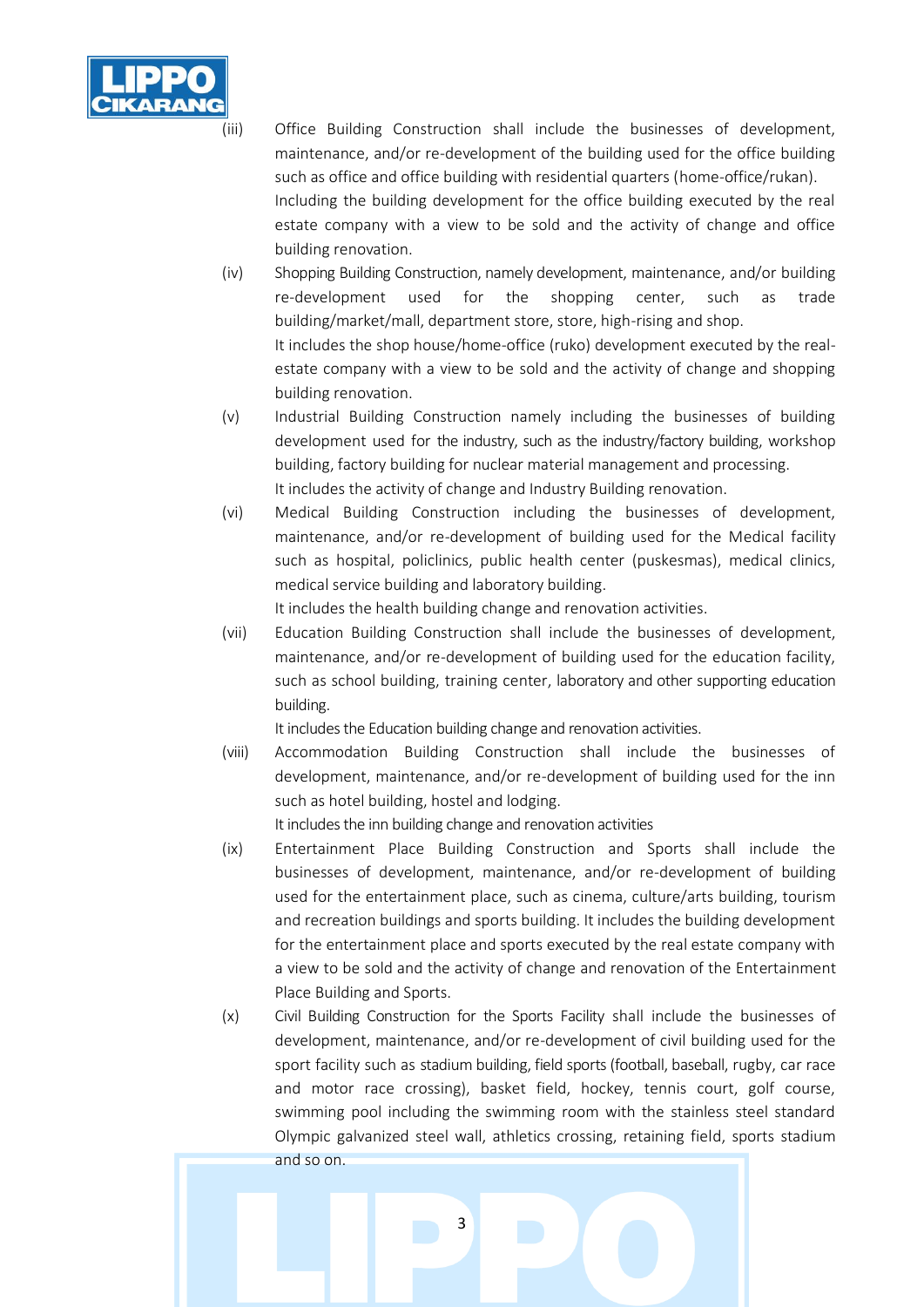

- (xi) Road Civil Building Construction shall include the businesses of development, maintenance, and/or re-development of road civil building such as road building (great, moderate, and small), flyover, and airstrip (spur, taxi, and parking), and container yard.
- (xii) Civil Building Construction of Bridge, Overpass, Flyover and underpass such as the activity of development, maintenance and/or reconstruction of bridge building, overpass, flyover and underpass such the development, improvement, supporting maintenance, supplementary and equipment of bridge and overpass, such as retaining gate/wall, drainage, road markings, and traffic signs.
- (b) To carry out businesses in the sector of Transport, including but not limited to the Special Bus Transportation, i.e. covering the businesses of passenger transport having the fixed origin and/or destination, covering shuttle transportation, employees' transportation, settlement transportation and mode integrated transportation using public buses (large/medium). Including shuttle bus operation.
- (c) To carry out the businesses in the sector of Water Treatment, Wastewater Treatment, Treatment and Waste Material Recovery and Remediation Activity, including but not limited to:
	- (i) Water Dam, Purification and Drinking Water Distribution shall include direct water taking from the springs and groundwater and surface water purification from the source of water and direct drinking water distribution from the water terminal through pipeline, tanker (origin of tanker) is still in one administrative management from the drinking water company) to be sold to the customer or buyer, such as household, agency/ institution/government body, social bodies, state owned company, company/private business such as hotel, industry management and shopping center.
	- (ii) Non-hazardous Wastewater Treatment and Disposal shall include the activity of wastewater disposal system or non-hazardous wastewater treatment facility, non-hazardous wastewater treatment (including industry and household wastewater, water from the swimming pool and others) through the channel by the physical, chemical and biology process such as dilution, filtering and sedimentation and so on.

This group the activity of non-hazardous water channel treatment and cleaning and the drainage.

(iii) Non-hazardous Wastewater Collection shall include the activity of industry wastewater collection and transport or non-hazardous domestic wastewater through the drain from the sewerage (wastewater disposal circuits), wastewater collector and other transport facilities (waste carrier).

This group also includes the activity of septic tank suction and cleaning, basin and hole of wastewater disposal; wastewater collection from the chemical toilet (for instance: toilet, portable, plane toilet, train toilet).

(iv) Non-hazardous Waste Collection shall include the solid waste collection and business using the waste container, wheeled waste container and so on including the material mixture of the substances recoverable, the materials collection recyclable, oil collection and used cooking fat and waste collection from the waste container in the public place.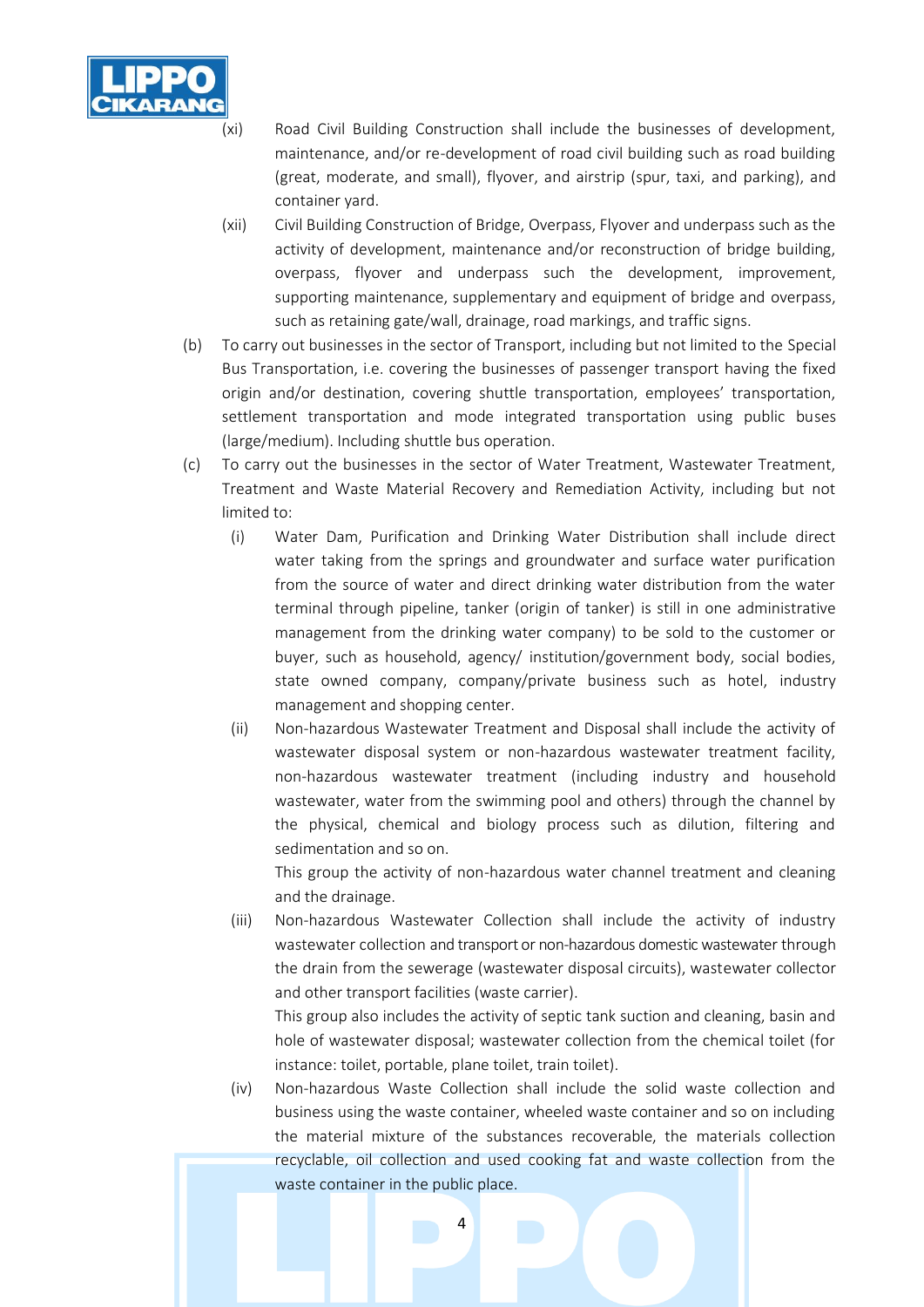

Including the business of construction waste collection and building demolition, ruin collection and cleaning, the waste collection from the textile factory and waste removing post operation for the non-hazardous waste.

- (v) The Supporting Water Treatment Activity shall include the operation or activity directly related to the activity of clean water supply and distribution, such as metering registration service, grant of the invoice and other supporting activities. This group also includes the activity of water distribution conducted by the dump/waste truck.
- (vi) Non-Hazardous Water Treatment and Removal shall include the activity of wastewater removal system or non-hazardous wastewater management facility, non-hazardous wastewater management (including industry and domestic wastewater, water from the swimming pool and so on) through the canal by the physical, chemical and biological process such as dilution, screening and sedimentation and so on.

This group also includes the activity of non-hazardous wastewater canal management and cleaning and the disposal canal/sewer lines.

- (vii) Non-hazardous Waste Treatment and Disposal, shall include the operation of land for the non-hazardous waste, non-hazardous disposal through the ignition or other methods with or without yielding the products in terms of electricity or steam, substitution fuel, bio-gas, ash or other associated products for further use and so on and the waste treatment and organic waste for the disposal.
- (viii) The activity of Waste and other Waste remediation and management shall include the operation of Waste and other waste cleaning and management, such as land and groundwater decontamination in the polluted place, either in situ and ex situ, using the mechanic, chemical or biological methods; place decontamination or industry plant;

Surface water decontamination and cleaning due to the pollution, sample due to the collection of pollution or due to the other chemical materials; oil spill cleaning and other pollutions to the soil, surface water, in the ocean and sea, including coastal area; asbestos reduction, paint and other poisonous materials;

The activity of other special pollution controlling; and virus spray, and other similar cleaning service businesses.

(d) To carry out the business in the sector of Manpower Activity and other Supporting businesses, including but not limited to the Private Security Activity, shall include the research service business, monitoring, maintenance and activity or protection for the individual safety and property. It includes the activity of patrol, such as guarding on the route to bring the valuable goods, bodyguard, highway patrol, building security, office, factory, hotel and so on, the research of thumbprint, signature and handwriting.

## $C$   $A$   $P$   $T$   $A$   $I$

#### Article 4

1. The Company's authorized capital amounts to Rp 1,350,000,000,000.00 (one trillion three hundred fifty billion Rupiah) divided into 2,700,000,000 (two billion seven hundred million) shares, each at a nominal value of Rp 500.00 (one hundred Rupiah).

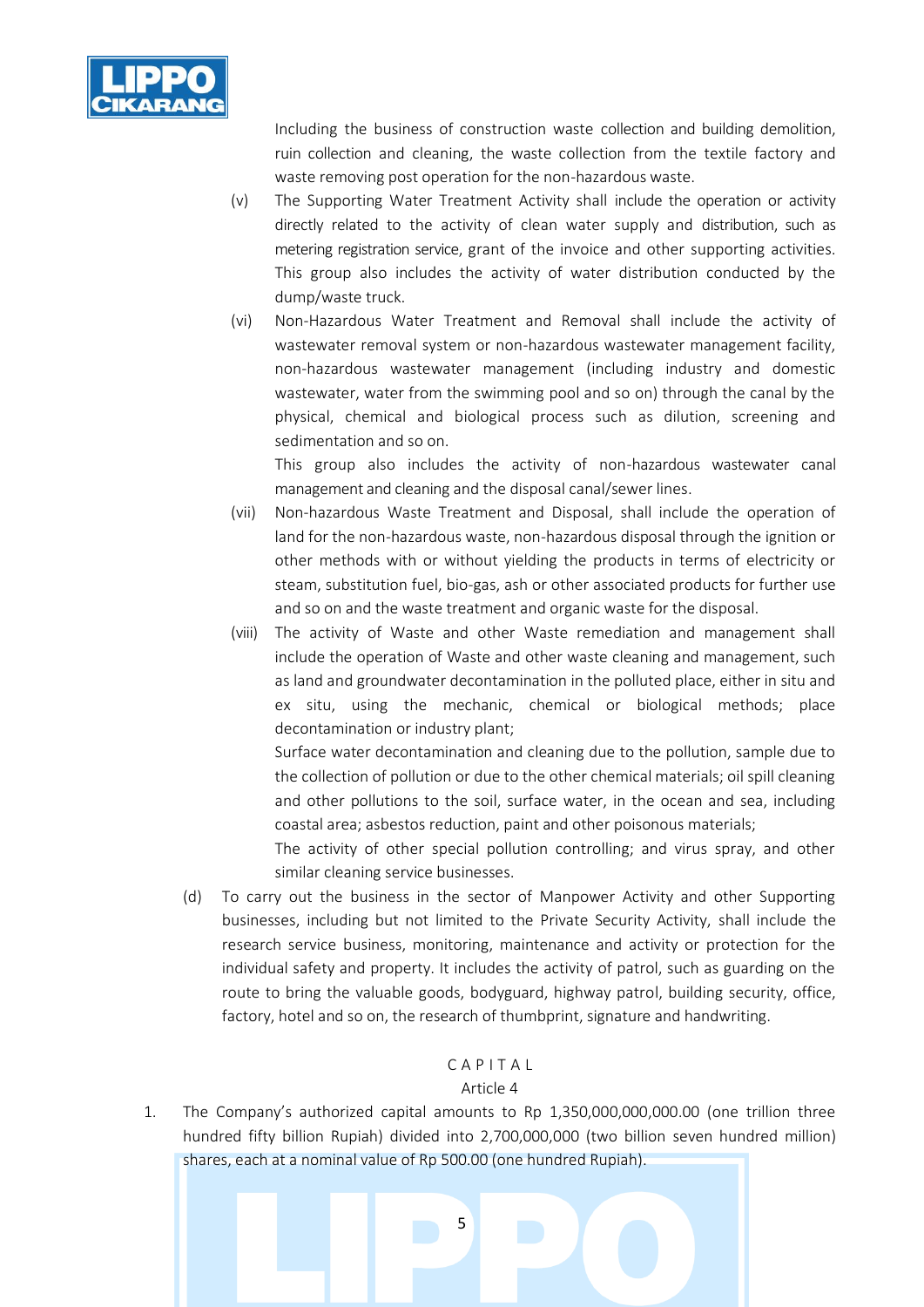

- 2. Of the said authorized capital has been issued and fully paid up by the shareholders namely 2,679,600,000 (two billion six hundred seventy-nine million six hundred thousand) shares with total nominal value of entirely Rp 1,339,800,000,000.00 (one trillion three hundred thirty-nine billion eight hundred million Rupiah) with a breakdown and total nominal value of share as mentioned at the end of the articles of association.
- 3. Deposit of capital in the other forms besides the money, either in terms of the tangible or intangible goods, shall meet the following terms:
	- a. Planned deposit of share in any form of object and descriptions of the object used as capital deposit shall be announced to the public along with the announcement of the General Meeting of Shareholders (hereinafter referred to as the "General Meeting of Shareholders");
	- b. The object used as capital deposit of capital shall be evaluated by the appraiser registered at the Financial Service Authority or other competent agency, and no collateral is guaranteed in any matter whatsoever;
	- c. To obtain the prior approval of the General Meeting of Shareholders, with due observance to the provisions of quorum as provided in Article 14;
	- d. In the event that the object used as capital deposit are made in the form of share of the Company as registered in the Stock Exchange, the price should be specified based on the fair market value;
	- e. In the event that the payment comes from the gains retained, premium on stock, net profit of the Company and/or own capital element, the gains retained, premium on stock, net profit and/or other own capital elements have been contained in the last Annual Financial Statement audited by the registered accountant at the Financial Service Authority or other competent agencies, with the opinion without modification or any other terms applicable for the result of equal review/result based on the applicable accounting standard in Indonesia at that time;
	- f. Payment on the shares from the compensation/invoice conversation is made in accordance with the prevailing Capital Market laws and regulation.
- 4. Shares in portfolio will be issued by the Company with the approval under the conditions and certain price and the said price is not under par value, with due observance to the prevailing laws and regulation as contained in the articles of association, the Capital Market laws and regulation and other regulations, where the shares of the Company are registered.

The Board of Directors shall announce the resolution and issuance of the said shares made with due observance to the prevailing capital market laws and regulation.

- 5. a. Any increase of capital through the issuance of Equity Shares (Equity Shares shall be the Share or Securities exchangeable with the share or Securities containing right to obtain the shares such as the Convertible Bond or Warrant) conducted with the booking, the said matter shall be made by granting the Preemptive Right to the shareholders whose names as registered in the Shareholder Register of the Company on the specified date of the General Meeting of Shareholders approving the issuance of Equity Shares in the number of Shares already registered in the Shareholder Register on behalf of the respective shareholder on the date.
	- b. Preemptive Right shall be transferred and traded within the period of time as specified in the laws and regulation in the sector of Capital Market.

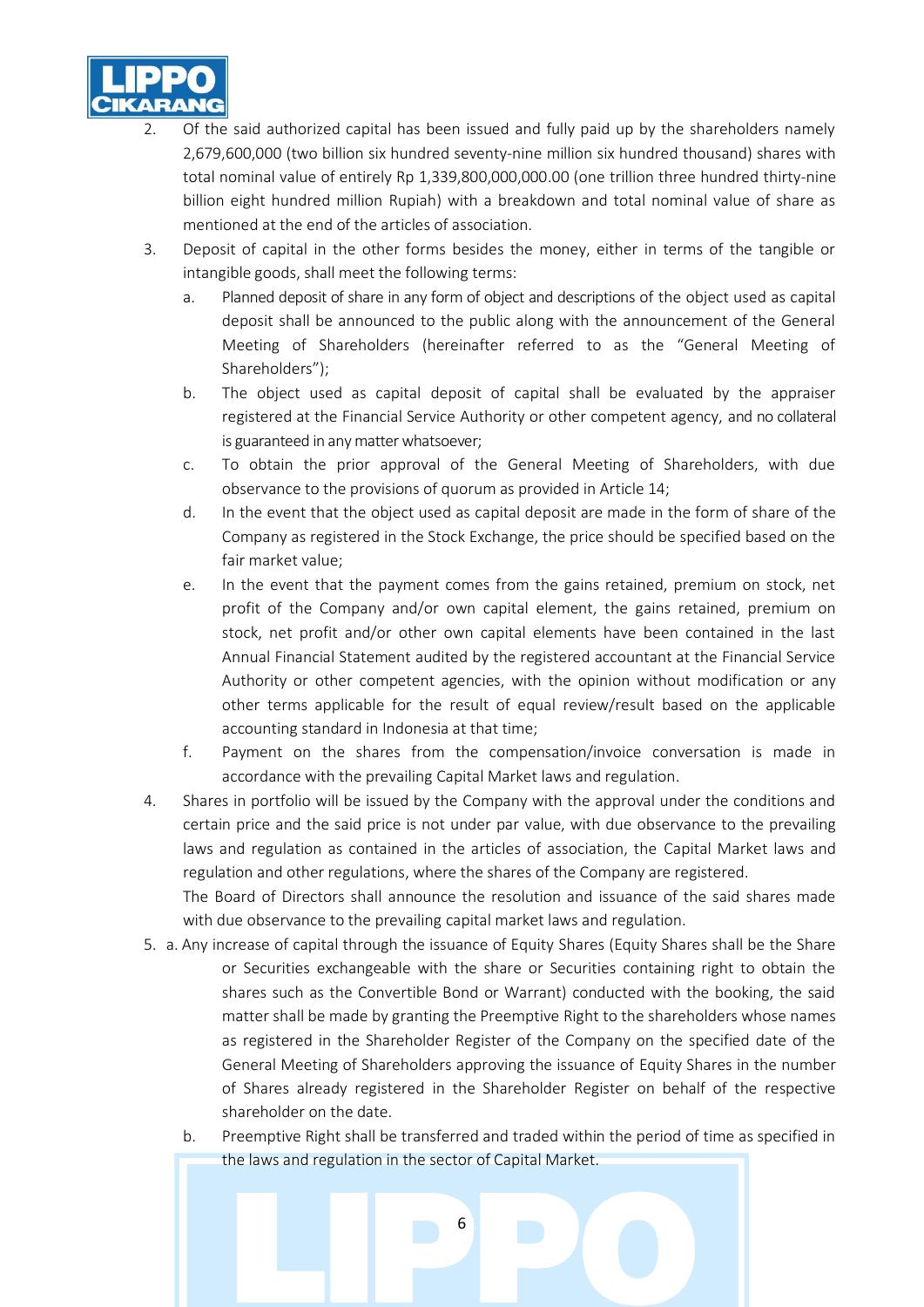

- Equity Shares to be issued by the Company shall obtained prior approval of the General Meeting of Shareholders, with the requirement and period of time in accordance with the terms of the articles of association and laws and regulation in the sector of Capital Market, and the regulation of Stock Exchange at the place where the shares shall be registered.
- d. Equity Shares to be issued by the Company and not subscribed by the holder of Preemptive Right shall be allocated to the shareholders who order the addition to the Equity Shares, on condition that if the number of the Equity Shares ordered in excess of the number of Equity Shares to be issued, the Equity Shares unsubscribed shall be allocated in equal to the number of Preemptive Right conducted by each shareholders ordering addition to the Equity Shares, all of the foregoing with due observance to the prevailing laws and regulation and specifically Capital Market laws and regulation.
- e. In the event that there are the remaining Equity Shares unsubscribed by the shareholders as referred to item d above, in the event that there has been the Stand-by Buyer, the Equity Shares shall be allocated to the certain party acting as the stand-by buyer with the same price and conditions, unless determined otherwise by the Capital Market laws and regulation.
- f. The issuance of Equity Shares without giving the Preemptive Right to the Shareholders may be made in the event of the issuance of securities:
	- i. is intended to the employee of the Company
	- ii. is intended to the holder of bond or another securities convertible to be shares;
	- iii. is made in order to re-organize and/or restructure already approved by the General Meeting of Shareholders;
	- iv. is conducted in accordance with the items as regulated by the Capital Market Laws and Regulation allowing the increase of capital without the Preemptive Right.
- g. Any increase of capital through the issuance of Equity Shares may deviate from the provisions as referred to in Article 4 paragraph 5 item a until item e above, if the laws and regulation in the sector of Capital Market and regulation of Stock Exchange where the shares of the Company are registered to allow the same.
- 6. The increase of capital is paid up to be effective after the occurrence of payment and shares to be issued shall have the same rights with those having the same classification issued by the Company without prejudice to the obligation of the Company to manage notice to the Minister of Law and Human Rights of the Republic of Indonesia.
- 7. The implementation of the issuance in portfolio for the holder of the Securities exchangeable with the shares or Securities containing the right to obtain the shares, it may be made by the Board of Directors based on the approval of the General Meeting of Shareholders which has originally approved the issuance of the Securities, with due observance to the regulations as contained in the articles of association and the Capital Market laws and regulation and regulation of the Stock Exchange where the shares are registered.
- 8. The increase of the Company's authorized capital may only be made based on the Resolution of the General Meeting of Shareholders. In the event that the authorized capital is increased, any further placement of the shares shall be approved by the General Meeting of Shareholders, with due observance to the provisions as contained in the articles of association and the prevailing laws and regulation.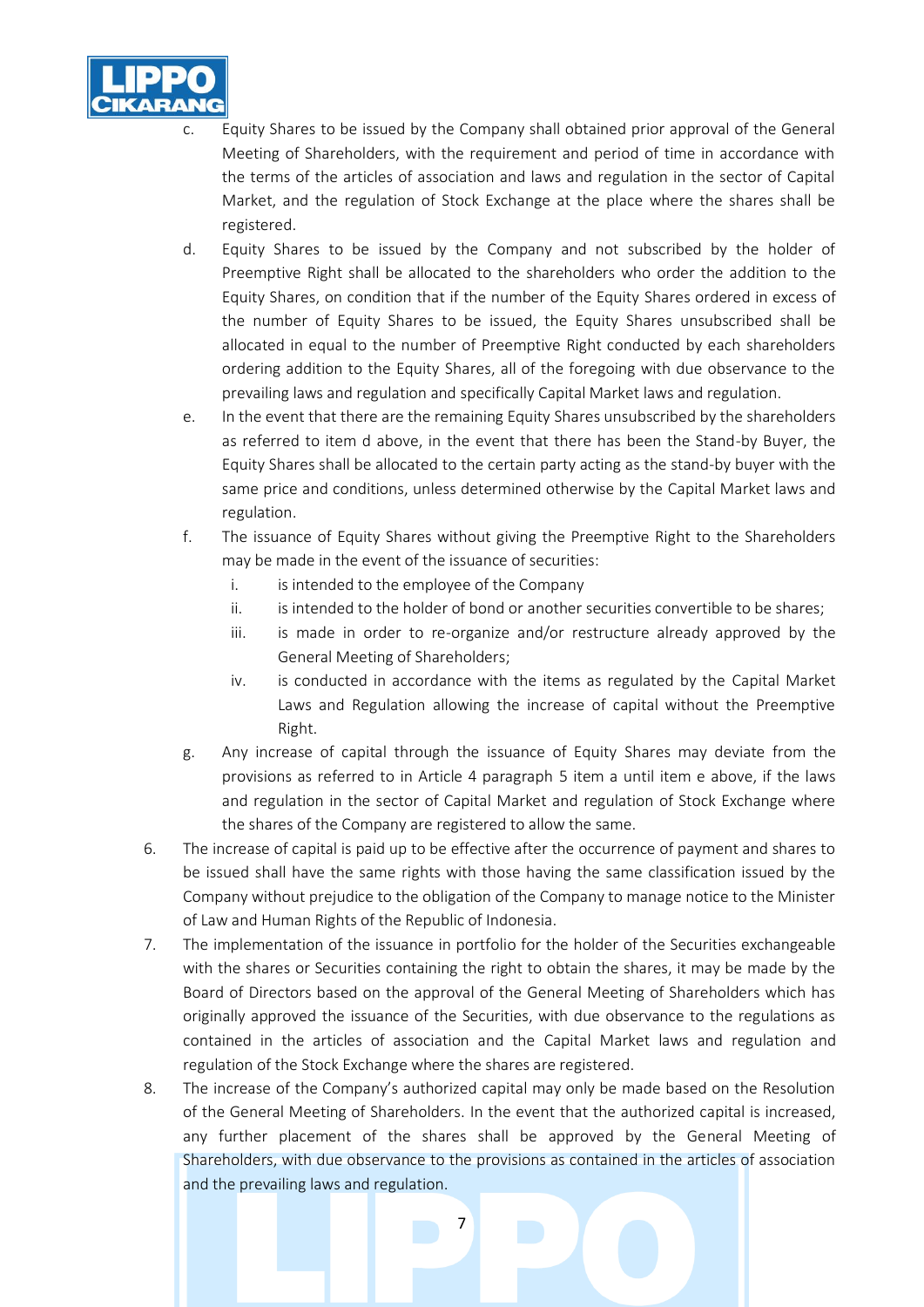

- Any shareholder shall abide by the Company's articles of association and all resolutions validly adopted in the General Meeting of Shareholders and laws and regulation, especially the Capital Market regulation.
- 10. Increase of the authorized capital resulting from the issued and paid up capital shall become less than 25% (twenty five percent) from the authorized capital, it may be made as long as the same:
	- a. Has obtained the approval of the General Meeting of Shareholders, approving to amend the Company's Articles of Association as referred to in Article 4 paragraph 10 item d hereof;
	- b. Has obtained the approval of the Minister of Law and Human Rights of the Republic of Indonesia;
	- c. The increase of issued and paid up capital, so that it becomes at least 25% (twenty five percent) from the authorized capital, shall be made within the period of time at least 6 (six) months) after the approval of the Minister of Law and Human Rights of the Republic of Indonesia as referred to in paragraph 10.b of this Article;
	- d. In the event that the increase of the paid up capital as referred to in Article 4 paragraph 10 item c is not fully met, the Company shall re-amend the articles of association, within 2 (two) months after the period of time as referred to in Article 4 paragraph 10 item c of this Article is not met, to meet the provisions in the prevailing law and legislation including but not limited to the Capital Market regulation.
- 11. Amendment to the articles of association in the increase of authorized capital becomes effective after the payment of capital resulting from the increase of the paid up capital to be less than 25% (twenty five percent) from the authorized capital and having the same rights with other shares issued by the Company, without prejudice to the obligation of the Company to manage the approval of amendment to the articles of association from the Minister of Law and Human Rights of the Republic of Indonesia for the increase of the paid up capital;
- 12. The company may re-purchase the shares already fully paid with the amount and conducted with due observance to the prevailing Laws and Regulation including Capital Market Regulation.

#### S H A R E S

#### Article 5

- 1. The shares of the Company shall be registered name and issued on behalf of the owner as registered in the Shareholder Register.
- 2. The Company may issue the shares with the nominal value or without nominal value, the issuance of shares without the nominal value shall be made in accordance with the Capital Market Laws and Regulation.
- 3. The company shall only acknowledge 1 (one) person or 1 (one) legal entity as the owner from 1 (one) share.
- 4. In the event that 1 (one) share for any reason becomes the property of more than one persons, the joint owners shall appoint in writing one person as their authorized representatives and state the name of the said representative to be registered in the Shareholder Register and the Special Company Register and this representative shall be considered as the legitimate owner of the relevant shares and entitled to carry out and exercise all rights under the laws arising from the said shares.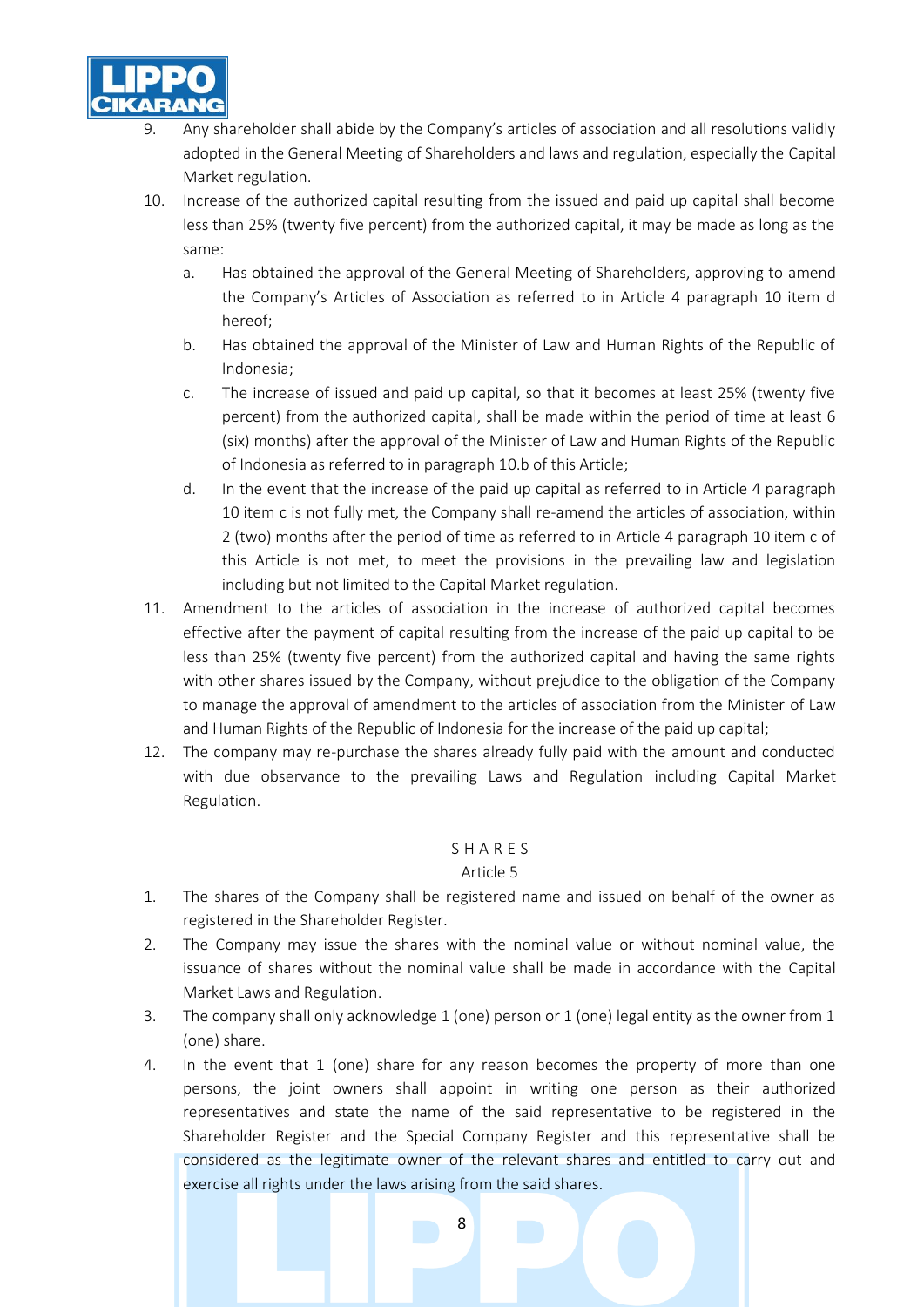

- As long as the provisions in paragraph 4 of this Article have not been implemented, the shareholders are not entitled to vote in the GMS, while the payment of dividends for the shares is suspended.
- 6. In the event that the joint owners ignore to notify in writing to the Company concerning the appointment of the joint representative, the Company shall be entitled to treat the shareholders whose names registered in the Shareholder Register of the Company as the only one legitimate shareholder for the shares.
- 7. All shares issued by the Company may be guaranteed with due observance to the Laws and Regulation concerning the Security Encumbrance on shares, the prevailing Capital Market Laws and Regulation.
- 8. All shares of the Company as registered at the Exchange Stock shall abided by the Capital Market laws and regulation and Regulation of Stock Exchange where the shares of the Company are registered.

#### SHARE CERTIFICATES

- 1. The Company may provide the share ownership in terms of share certificate or collective share certificates on behalf of the owner as registered in the Shareholder Register, in accordance with the prevailing Capital Market laws and regulation and provisions applicable at the Stock Exchange where the shares are registered.
- 2. The collective share certificates may be issued as the ownership of 2 (two) or more shares owned by a shareholder.
- 3. The share certificates shall at least contain:
	- a. Name and address of the shareholder;
	- b. Number of share certificates;
	- c. Issuance date of share certificates;
	- d. Nominal value of the shares.
	- e. Identity card as will be determined by the Board of Directors.
- 4. At the collective share certificates shall at least contain:
	- a. Name and address of shareholders;
	- b. Number of collective share certificates;
	- c. Number of share certificates and number of shares;
	- d. Nominal value of the shares;
	- e. Issuance date of collective share certificates.
	- f. Identity card as will be determined by the Board of Directors
- 5. Within each share certificate and/or collective share certificates and/or convertible bond and/or warrant and/or other securities convertible to shares shall be printed according to the laws and regulations applicable in Capital Market sector, provided with the serial number and attached to the issuance date and contain the signature from one Director along with a member of Board of Commissioners. The signature may be directly printed at the share certificates and/or collective share certificates and/or convertible bond and/or warrant and/or other securities convertible to be shares, with due observance to the prevailing Capital Market laws and regulation and regulation of Stock Exchange where the shares are registered.
- 6. For the shares including in collective custody at the Depository and Settlement Institution or Custodian Bank (especially in the framework of collective investment contract)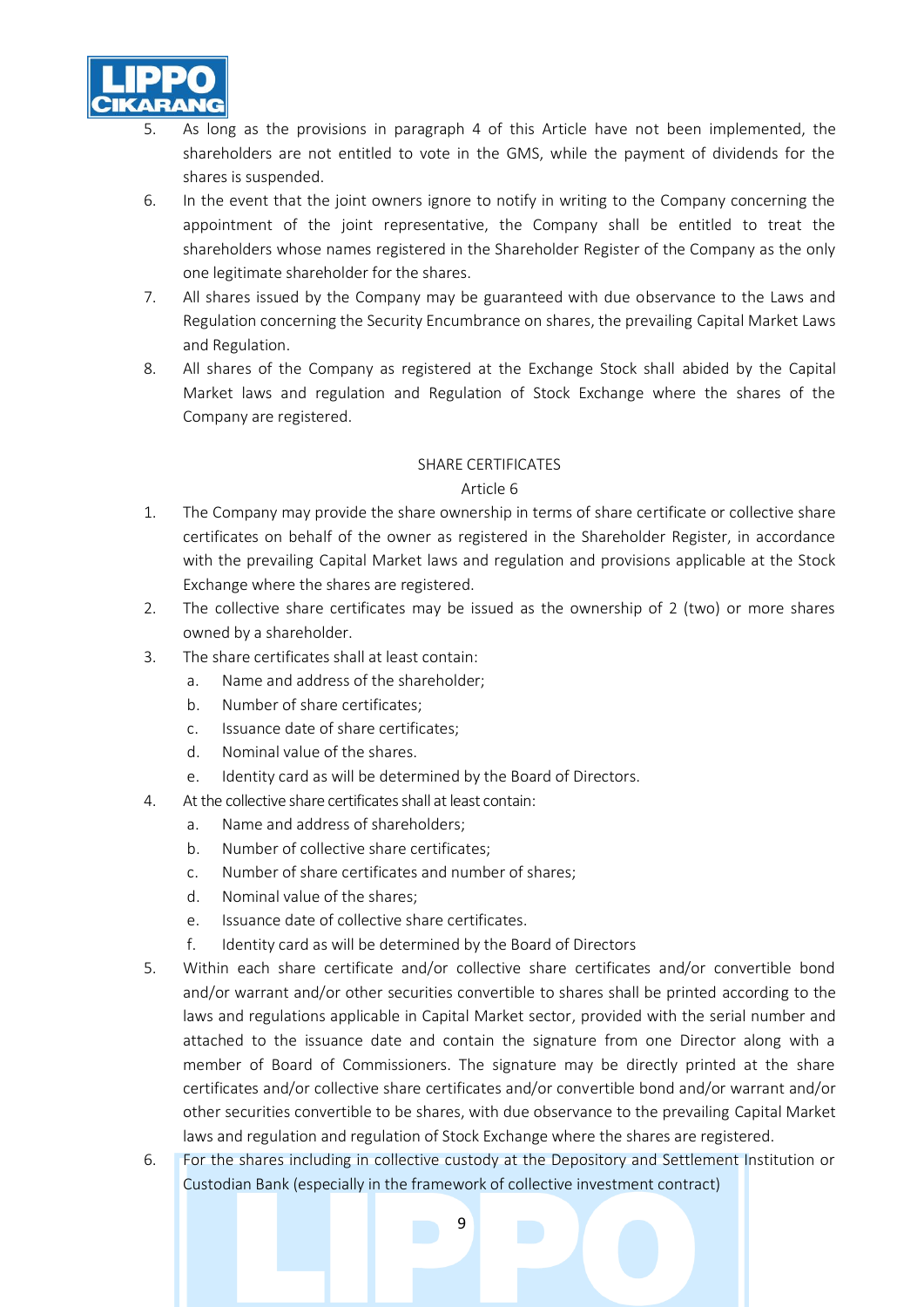

The company may issue the certificate or written confirmation to the Depository and Settlement Institution or at the relevant Custodian signed by a member of Board of Directors and a member of Board of Commissioners or the signature is directly printed in the certificate or written confirmation.

- 7. Written confirmation issued by the Board of Directors for shares included in Collective Custody, at least including:
	- a. Name and address of the relevant Collective Settlement and Depository Institution;
	- b. Date of issuance of certificate or written confirmation;
	- c. Number of shares covered by the certificate or written confirmation;
	- d. Nominal number of shares included in the certificate or written confirmation;
	- e. Provisions that each share in the Collective Custody with the same clarification is commensurate and can be exchanged between one another;
	- f. Requirements set by the Board of Directors for changing certificates or written confirmation.

## COPY OF SHARE CERTIFICATES

- 1. In the event that the share certificates are damaged, copy of share certificates may be made if:
	- a. the party who submits request for the replacement of shares shall be the owner of the shares; and
	- b. The Company has received the damaged share certificates.
- 2. The Company shall destroy the damaged share certificates after giving the share certificate copy;
- 3. In the event of loss, the replacement of the share certificates may be made if:
	- a. The party who submits request for the replacement of share shall be the owner of the share certificates;
	- b. The Company has obtained the reporting document from the National Police of the Republic of Indonesia for the lost share certificates;
	- c. The party who submits request for the replacement of the share shall guarantee considered sufficient by the Board of Directors; and
	- d. Planned issuance of the share certificates lost has been announced at the Stock Exchange where the shares are registered within at least 14 (fourteen) days prior to the issuance of the copy of share certificates;
- 4. Cost for the issuance of the copy of share certificates shall be borne by the relevant shareholders.
- 5. Issuance of copy of share certificates, according to this Article, resulting from the original certificate shall become null and void.
- 6. The issuance of the copy of share certificate so registered at the Stock Exchange in Indonesia, it is made with due observance to the prevailing laws and regulation and the regulation applicable in the sector of Capital Market in Indonesia.
- 7. Provisions as referred to in Article 7, shall also mutatis mutandis apply for the issuance of duplicate collective share certificates and duplicate certificates or written confirmation.

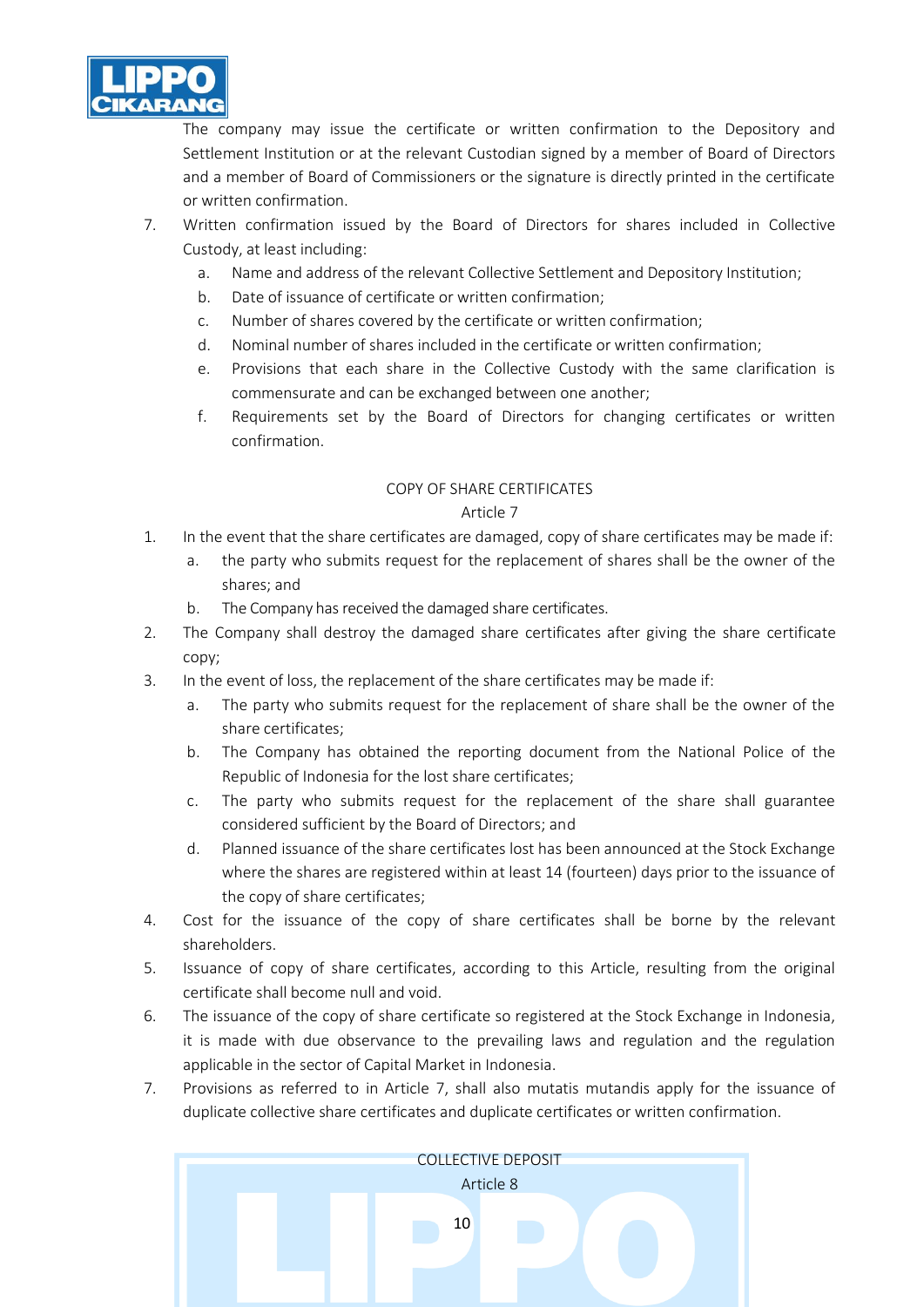

- Shares in the Collective Deposit shall apply the terms as contained in this article namely:
	- a. shares in the Collective Deposit at the Depository and Settlement Institution shall be registered in the Shareholder register on behalf of the Depository and Settlement Institution for the interest of the account holder at the Depository and Settlement Institution;
	- b. shares in Collective Deposit at the Custodian Bank or Securities Company so registered in the Securities account at the Depository and Settlement Institution are registered on behalf of Custodian Bank or Securities Company for the interest of account holder at the Custodian Bank or Securities Company;
	- c. if the shares in the Collective Deposit at the Custodian Bank become a part of the Mutual Fund Securities Portfolio in the form of Collective Investment Contract and excluding in the Collective Deposit at the Depository and Settlement Institution, the Company will register the shares in the Shareholder register on behalf of Custodian Bank for the interest of owner of Participating Unit from the Mutual Fund in the form of the Collective Investment Contract;
	- d. The Company shall issue the certificate or written confirmation to the Depository and Settlement Institution as referred to in item a above or the Custodian Bank as referred to in c above as the evidence of listing in the Shareholder Register of the Company;
	- e. The Company shall transfer the shares in the Collective Deposit that are registered on behalf of the Party appointed by the Depository and Settlement Institution or Custodian Bank for the Mutual Fund in the form of Collective Investment Contract in the Company's Shareholder Register on behalf of the Party appointed by the Depository and Settlement Institution or Custodian Bank;

the request for the transfer is submitted by the Depository and Settlement Institution or Custodian Bank to the Company or Securities Administration Bureau appointed by the Company.

- f. Depository and Settlement Institution, the Custodian Bank or Securities Company shall issue the written confirmation to the account holder as the evidence of listing in the securities account;
- g. in the Collective Deposit, each share from the same type and classification issued by the Company shall be equal and is exchangeable one and another;
- h. The Company shall refuse the share listing into the Collective Deposit if the share certificates are lost or destroyed, except the shareholders requesting the transfer may give the evidence and/or sufficient guarantee that the relevant party shall be true as the legitimate owner from the shares lost or destroyed and the said shares shall be actually lost or destroyed;
- i. The Company shall refuse the listing (registration) of shares to the Collective Deposit if the share is encumbered, put in confiscation based on the judgment of court or confiscated for the audit of criminal case;
- j. The holder of Securities account of which the Securities are registered in the Collective Deposit shall be entitled to be present and/or cast votes in the General Meeting of Shareholders in accordance with the number of shares owned to the account;
- k. Custodian Bank and Securities Company shall submit the list of Securities accounts along with the number of shares of the Company owned by the respective holder of account at the Custodian Bank and such a Securities Company to the Depository and Settlement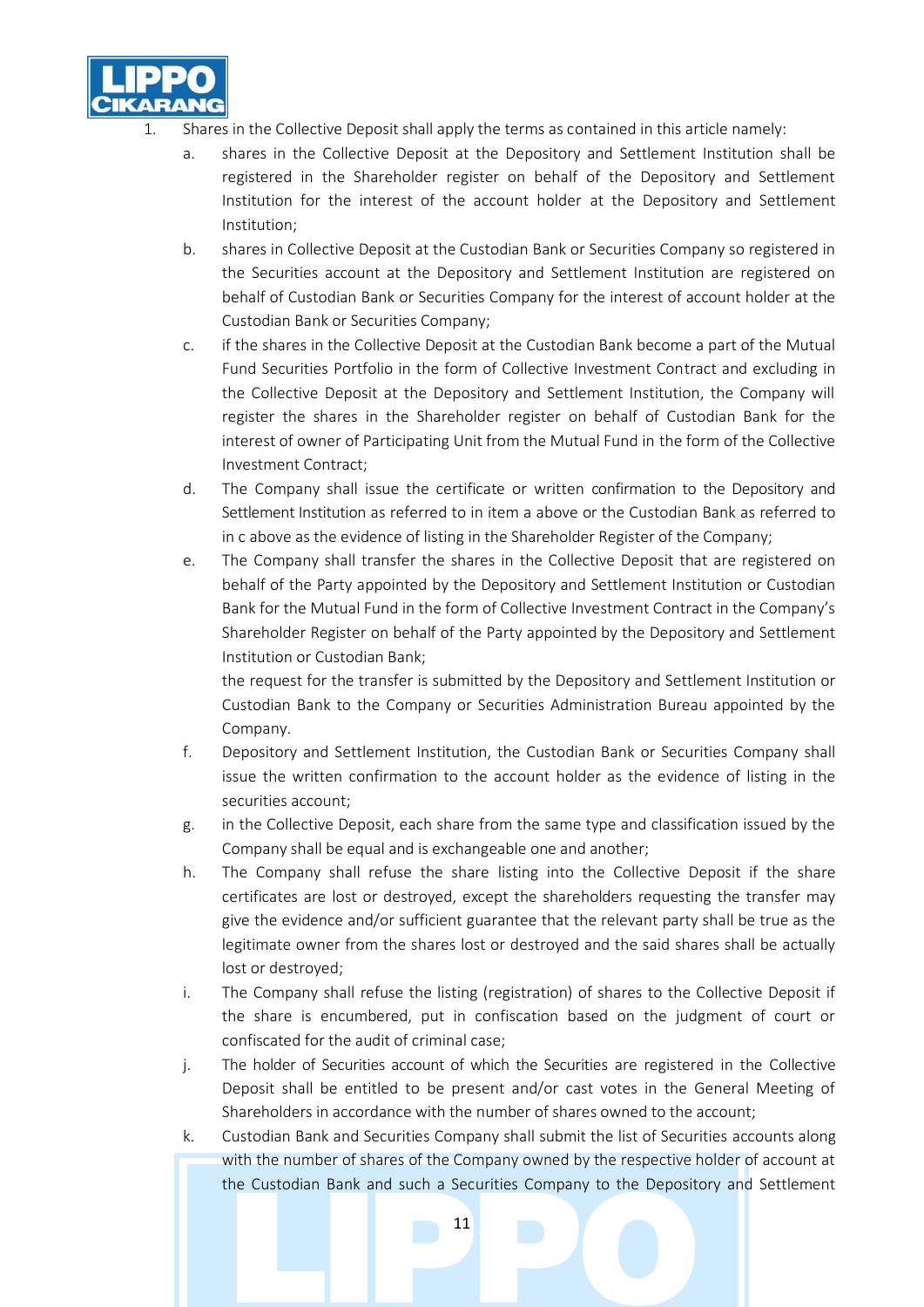

Institution, then submitted to the Company no later than 1 (one) business day prior to the Invitation of the General Meeting of Shareholders;

- l. Fund Manager shall be entitled to present and cast votes in the General Meeting of Shareholders for the shares of the Company including the Collective Deposit at the Custodian Bank being a part of the Mutual Fund Securities portfolio in the form of Collective Investment Contract and excluding in the Collective Deposit at the Depository and Settlement Institution on condition that the Custodian Bank shall submit the name of Fund Manager at the latest 1 (one) business day before the General Meeting of Shareholders;
- m. The Company shall give dividend, the share of bonus or other rights in respect of the share ownership to the Depository and Settlement Institution on behalf of the shares in the Collective Deposit at the Depository and Settlement Institution and above, the Depository and Settlement Institution shall give the dividend, bonus share or other rights to the Custodian Bank and to the Securities Company for the interest of each account holder at the Custodian Bank and Securities Company;
- n. The Company shall give dividend, bonus share or other rights in respect of the share ownership to the Custodian Bank for the shares in the Collective Deposit at the Custodian Bank being a part of the Mutual Fund Securities Investment Contract and excluding in the Collective Deposit at the Depository and Settlement Institution; and
- o. Time limit to determine the Securities account holder entitled to obtain the dividend, bonus share or other rights, in respect of the share ownership in the Collective Deposit shall be determined by the General Meeting of Shareholders on condition that the Custodian Bank and Securities Company shall submit the list of the Securities account holder along with the number of shares of the Company owned by the respective Securities account holder to the Depository and Settlement Institution and therefore submitted to the Company at the latest 1 (one) business day) being the basis of determining the shareholder entitled to obtain the dividend, bonus share or other rights.
- 2. Provisions on the Collective Deposit shall abide by the laws and regulation in the sector of Capital Market and the terms of Stock Exchange in the territory of the Republic of Indonesia where the shares of the Company are registered.

#### SHAREHOLDER REGISTER AND SPECIAL REGISTER

- 1. The Board of Directors shall enter and keep the Shareholder Register and Special Register at the Company's registered office.
- 2. The Shareholder Register shall contain:
	- a. name and address of the shareholders and/or Depository and Settlement Institution or other parties appointed by the account holder at the Depository and Settlement Institution;
	- b. total, number and date of share acquisition owned by the shareholders;
	- c. total paid up or each share;
	- d. name and address from the person or legal entity having the right of pledge for the share and acquirement date for the right of pledge;
	- e. information on the subscription of shares in the other forms other than money; and
	- f. other information considered necessary by the Board of Directors.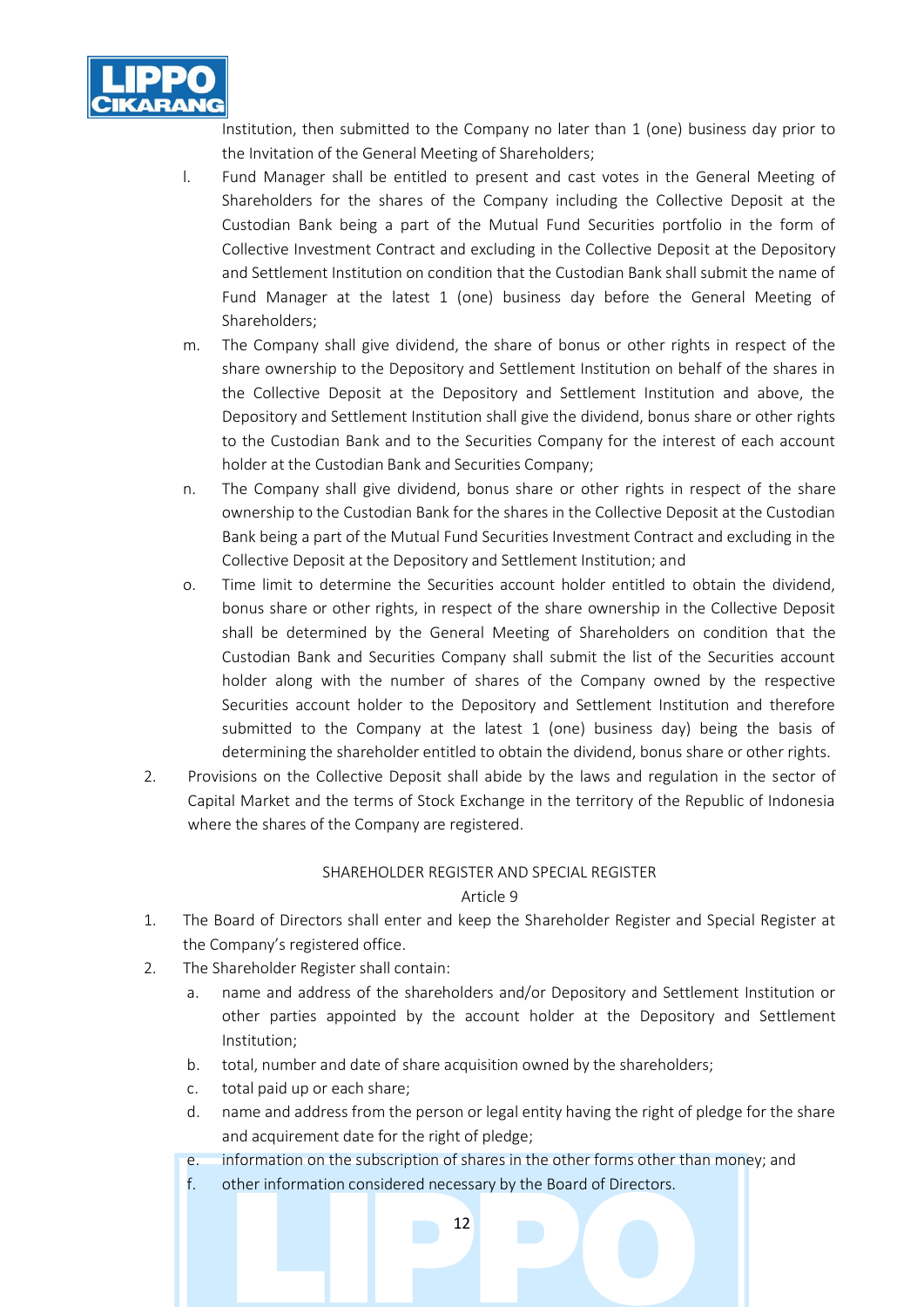

- The Special Register shall contain information about the share ownership for the member of Board of Directors and Board of Commissioners along with their family in the Company and date of share is acquired. The Board of Directors shall be obliged to maintain and keep the Shareholder Register and Special Register in the best possible manner.
- 4. Any change of address for the shareholder whose names are registered in the Shareholder Register or Special Register of the Company, the shareholder shall notify to the Board of Directors of the Company in writing.

As long as the notice is not yet received well, all letter or Invitation to the General Meeting of Shareholders will be sent to the addresses last registered in the Shareholder Register of the Company, unless determined otherwise in the articles of association.

- 5. Any records and/or changes in the Shareholder Register and Special Register shall be approved by the Bard of Directors and proven by the signing of recording of such change by the President Director together with a member of Board of Directors or 2 (two) members of Board of Directors or their authorized proxies.
- 6. The Board of Directors shall provide the Shareholder Register and Special Register at the office of Company. Each legitimate shareholder or representative may request that the Shareholder Register and Special Register are produced to the same during the business day of the Company.
- 7. The legitimate shareholder from the Company shall be entitled to conduct all rights given to a shareholder based on the prevailing laws and regulation with due observance to the provisions as contained in the articles of association.
- 8. The registration of name more than 1 (one) persons for 1 (one) share or transfer of right from 1 (one) share to more than 1 (one) persons shall not be allowed.

Therefore, in the event that the joint ownership from 1 (one) share, the joint owners shall appoint one of them, who will represent them in the shareholding and which must be considered as the shareholders, whose names shall be registered as the shareholders in the Shareholder Register and on the related share certificates.

In the event that the joint owners neglect to notify the same in writing to the Company concerning the appointment of joint representative, the Company shall be entitled to treat the shareholders whose names are registered in the Company's Shareholder Register as the only one legitimate holder for the share.

9. The Board of Directors of the Company may appoint and authorize to the Securities Administration Bureau to carry out the registration of share in the Shareholder Register and Special Register.

Any registration or record in the Shareholder Register including record on any selling, transfer, collateral, pledge or fiduciary guarantee covering the shares of the Company or rights or interest for the shares shall be made in accordance with the articles of association and laws and regulation in the sector of Capital Market.

10. At the request of the relevant Shareholders or Pledgee or Fiduciary Grantor, Encumbrance for the share must be registered in the Shareholder Register with the method to be determined by the Board of Directors based on the satisfactory evidence acceptable by the Board of Directors concerning the pledge or fiduciary for the relevant shares.

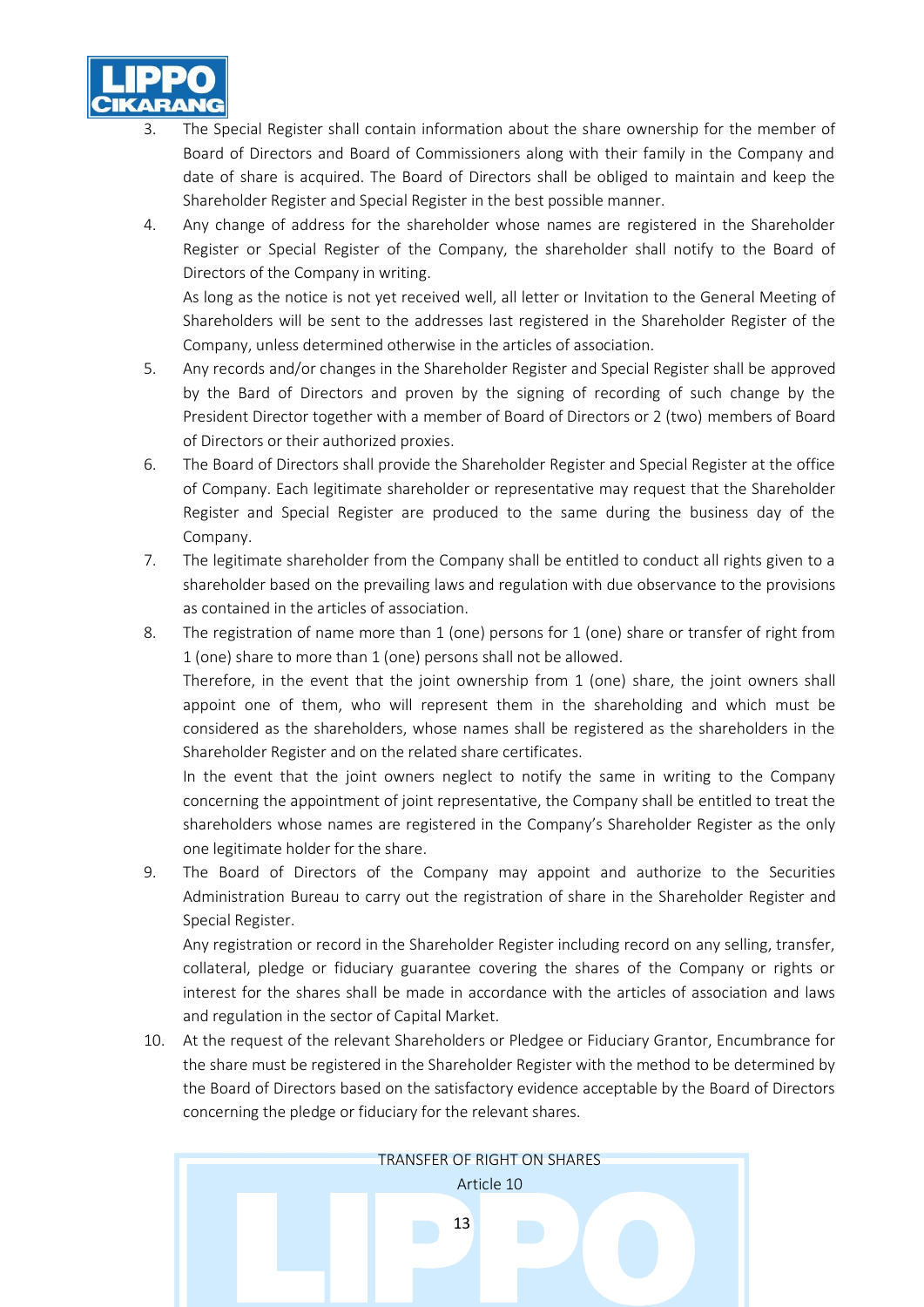

- 1. a. Transfer of right on shares shall be evidenced with any document signed by or on behalf of the transferor or transferee for the related shares.
	- b. Transfer of Right on shares including the Collective Deposit is made with the transfer from one Securities account to another at the Depository and Settlement Institution, Custodian Bank and Securities Company.
	- c. Document for the transfer of right on share shall be in the form as specified and/or acceptable by the Board of Directors on condition that the document of the transfer as registered at the Stock Exchange shall fulfill the prevailing laws and regulation at the Stock Exchange where the shares are registered, without prejudice to the prevailing laws and regulation and provisions applicable where the shares of the Company are registered.
- 2. Transfer of right on shares conflicting to the provisions in the articles of association or fails to comply with the prevailing laws and regulation or without approval of the competent party if required, fails to apply to the Company.
- 3. Board of Directors for their own policy and by giving the reasons, may refuse to register the transfer of right on shares in the Shareholder Register if the terms in the articles of association are not fulfilled.
- 4. If the Board of Directors refuse to register the transfer of right on share, the Board of Directors shall give notice on the refuse to the transferor at the latest 30 (thirty) calendar days after the date of application for the registration is accepted by the Board of Directors with due observance to the prevailing Capital Market laws and regulation and regulation of Stock Exchange where the shares of the Company are registered.
- 5. In the event that the change of ownership from any share, the original owner registered in the Shareholder Register remain as the owner from the shares until the name from the new owner has been registered in the Shareholder Register, such a matter taken into account the prevailing Capital Market laws and regulation and provisions of the Stock Exchange where the shares of the Company are registered.
- 6. Any person obtaining the right on share as the demise of one shareholder or for other reasons resulting from the change of ownership of the share based on the laws, by submitting the evidence of right, may be required at any time by the Board of Directors, submit for the written application to be registered as the shareholder from the said shares. The registration only may be made if the Board of Directors may accept based on the basis of the right evidence and without prejudice to the provisions in the articles of association.
- 7. Type and procedure for the transfer of right on share registered at the Indonesia Stock Exchange and/or shares trade in the Capital market shall meet the provisions of Capital Market laws and regulation and on the Stock Exchange where the shares are registered.

#### GENERAL MEETING OF SHAREHOLDERS Article 11

## 1. GMS shall be:

- a. Annual GMS;
- b. Other GMS, hereinafter in the articles of association are referred to as the Extraordinary GMS.
- 2. a. The term of GMS in the Articles of Association means both namely Annual GMS and Extraordinary GMS unless expressly declared otherwise;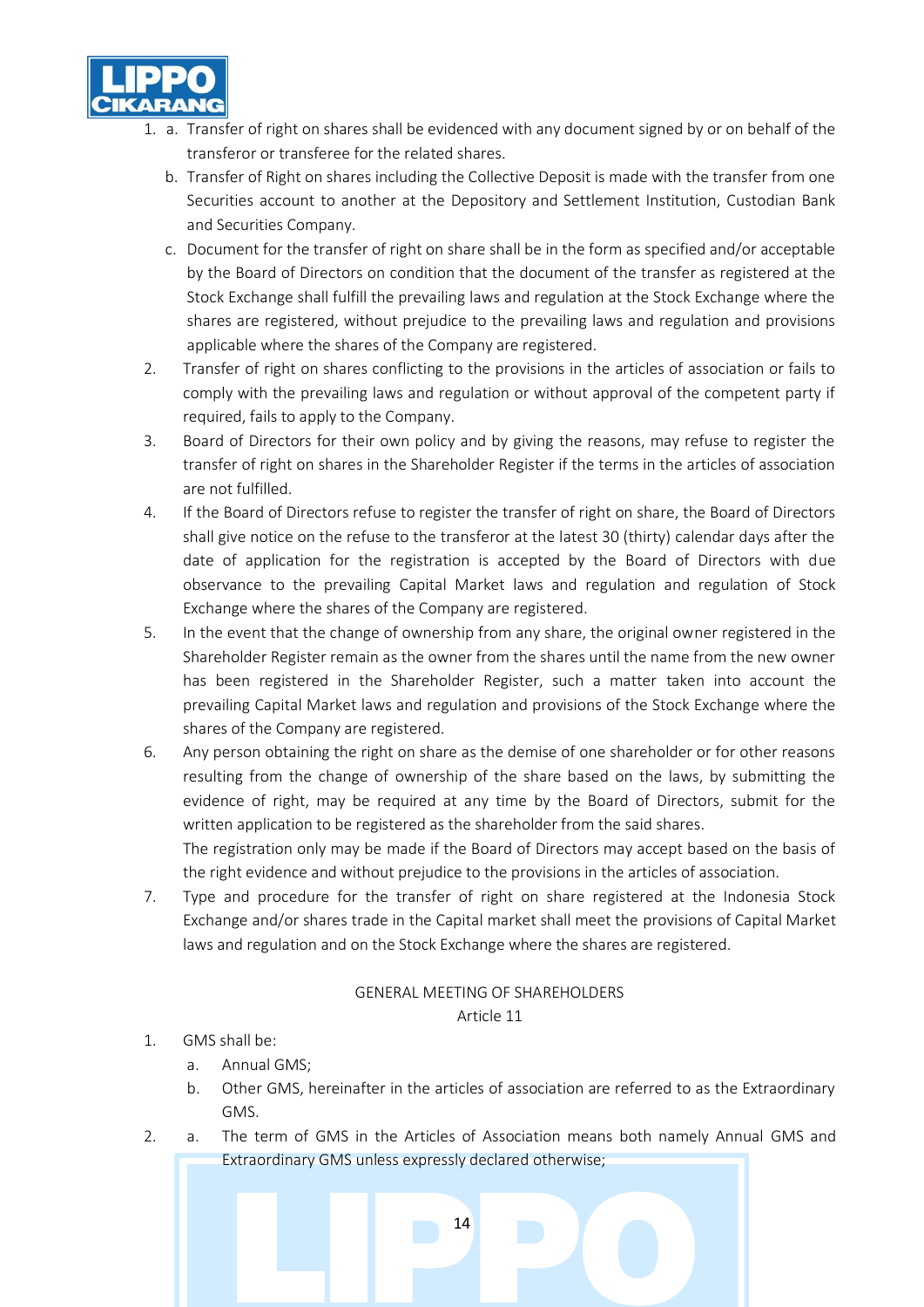

- b. Board of Directors shall convene the Annual General Meeting of Shareholder and Extraordinary GMS with any prior notice, announcement and Invitation to the GMS with due observance to the laws and regulation in the sector of capital market and Company's articles of association;
- c. After the convention of the GMS, the Company shall make the minutes of the GMS and minutes on the GMS and summaries on the GMS with due observance to the laws and regulation in the sector of capital market and Company's articles of association;
- 3. The Annual GMS shall be annually convened, at least 6 (six) months after the closing of the company's fiscal year or other time limits so specified by the competent Authority.
- 4. The annual GMS:
	- a. Board of Directors shall submit:
		- annual report already audited by the Board of Commissioners to obtain the approval of the GMS;
		- the financial statement already audited by the Public Accountant to obtain the ratification of the GMS;
	- b. Board of Commissioners shall submit report on the duty of supervision already made during the previous fiscal year as contained in the Annual Report;
	- c. The use of profit is specified, if the Company has positive retained earnings;
	- d. Appointment of public accountant is made and/or authorizes to the Board of Commissioners to appoint the public accountant; and
	- e. Other items may be resolved, without prejudice to the provisions of the articles of association.
- 5. The approval of Annual Report and ratification of the Financial Statement by the GMS means granting acquittal and discharge of the full responsibility to the members of Board of Directors and Board of Commissioners for the management and supervision already conducted during the previous fiscal year, as long as the actions are reflected in the annual report and financial statement.
- 6. Extraordinary GMS may be conducted at any time based on the requirement to discuss and decide the meeting agenda except the meeting agenda as referred to in paragraph (4) item a, until d, with due observance to the prevailing laws and regulation and the Company's articles of association.
- 7. The company may carry out the GMS by electronics, with due observance to the provisions of the Financial Service Authority Regulation concerning the implementation of the GMS of Public Company on the electronic basis.

# VENUE, ANNOUNCEMENT, INVITATION AND PERIOD OF CONVENING THE GENERAL MEETING OF SHAREHOLDERS

## Article 12

- 1. GMS shall be convened in the territory of the Republic of Indonesia, may be made at:
	- a. Company's domicile;
	- b. Company's place to conduct the main business activity;
	- c. province capital where the domicile or main business activity of the Company; or
	- d. province of domicile of Stock Exchange where the shares of the Company are printed.
- 2. Before notice on the meeting agenda is made to the competent Authority in accordance with the prevailing Capital Market laws and regulation.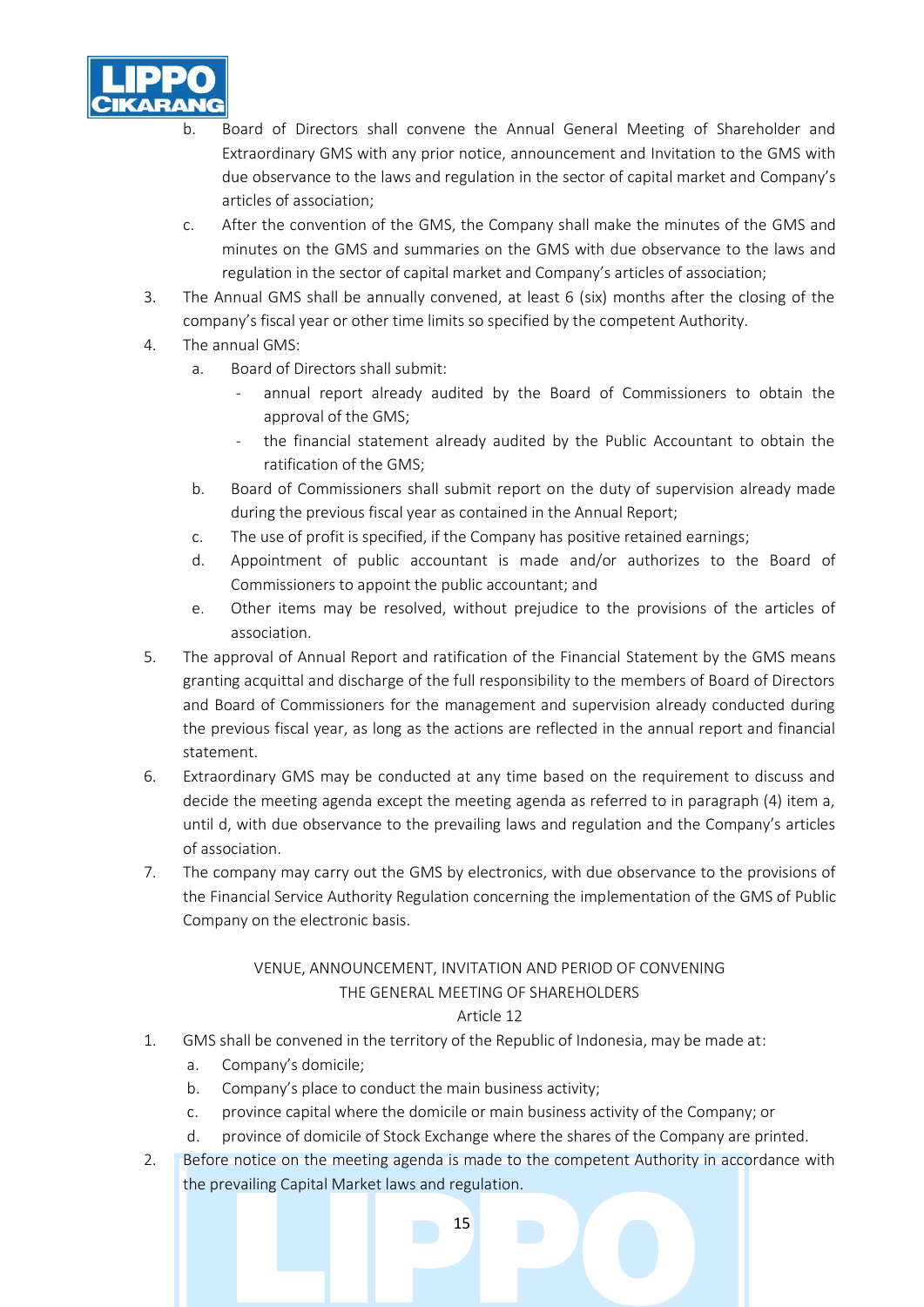

- Before Invitation to the GMS is made, the party entitled to conduct Invitation shall make announcement of the GMS to the Shareholders with due observance to the prevailing Capital Market laws and regulation.
- 4. Invitation to the GMS to the Shareholders, including revision of Invitation and re-invitation to the GMS, shall be made with due observance to the prevailing Capital Market laws and regulation.
- 5. If the quorum of the Meeting is not achieved, the second GMS may be made, the second GMS may be convened at the soonest 10 (ten) days and no later than 21 (twenty one) calendar days from the first GMS, without any prior announcement of the Meeting.

Invitation for the second GMS is made at the latest within 7 (seven) calendar days prior to the date of second GMS shall be convened by mentioning the completion of the first GMS, without any prior announcement of the Meeting.

Invitation to the second GMS is made at the latest 14 (fourteen) calendar days prior to the date of the second GMS by mentioning the completion of the first GMS, but it does not reach the quorum.

Invitation to the second GMS shall be conducted with due observance to the prevailing Capital Market laws and regulation.

- 6. a. The convention of the GMS as referred to in Article 11 may be made for the written request:
	- i. 1 (one) shareholder or more who jointly represent 1/10 (one tenth) parts or more than total shares with the legitimate voting right; or
	- ii. Board of Commissioners.
	- b. Procedure for the request and convention of the GMS as referred to in paragraph 6 shall be conducted with due observance to the prevailing laws and regulation including applicable Capital Market regulation.

If request for the convention of the GMS is fulfilled by the Board of Directors or Board of Commissioners or specified by the Chief District Court, the shareholders conducting the request to convene the GMS as referred to in paragraph 6 (i) of this Article, prohibited to transfer the share ownership within a period of time at least 6 (six) months since:

- a. The announcement of the GMS by the Board of Directors or Board of Commissioners; or
- b. Judgment by the Chief District Court.
- 7. Proposal for the Shareholders will be included in the agenda of the GMS, if:
	- a. The said proposal is submitted in writing to the Board of Directors by one or more shareholders representing at least 1/20 (one-twentieth) part of total shares with the legitimate voting right already cast by the Company; and
	- b. The proposal is accepted by the Board of Directors at the latest 7 (seven) days prior to the date of Invitation to the relevant GMS is issued; and
	- c. According to the Board of Directors, such a proposal is considered directly related to the business of the Company;
	- d. The proposal as referred to in item a above shall fulfill the following qualification:
		- i. It is made in good faith;
		- ii. It considers the interest of the Company;
		- iii. It constitutes the agenda requiring the resolution of the GMS;
		- iv. Stating reasons and proposal of the meeting agenda; and
		- v. Failing to conflict to the laws and regulation in the sector of capital market.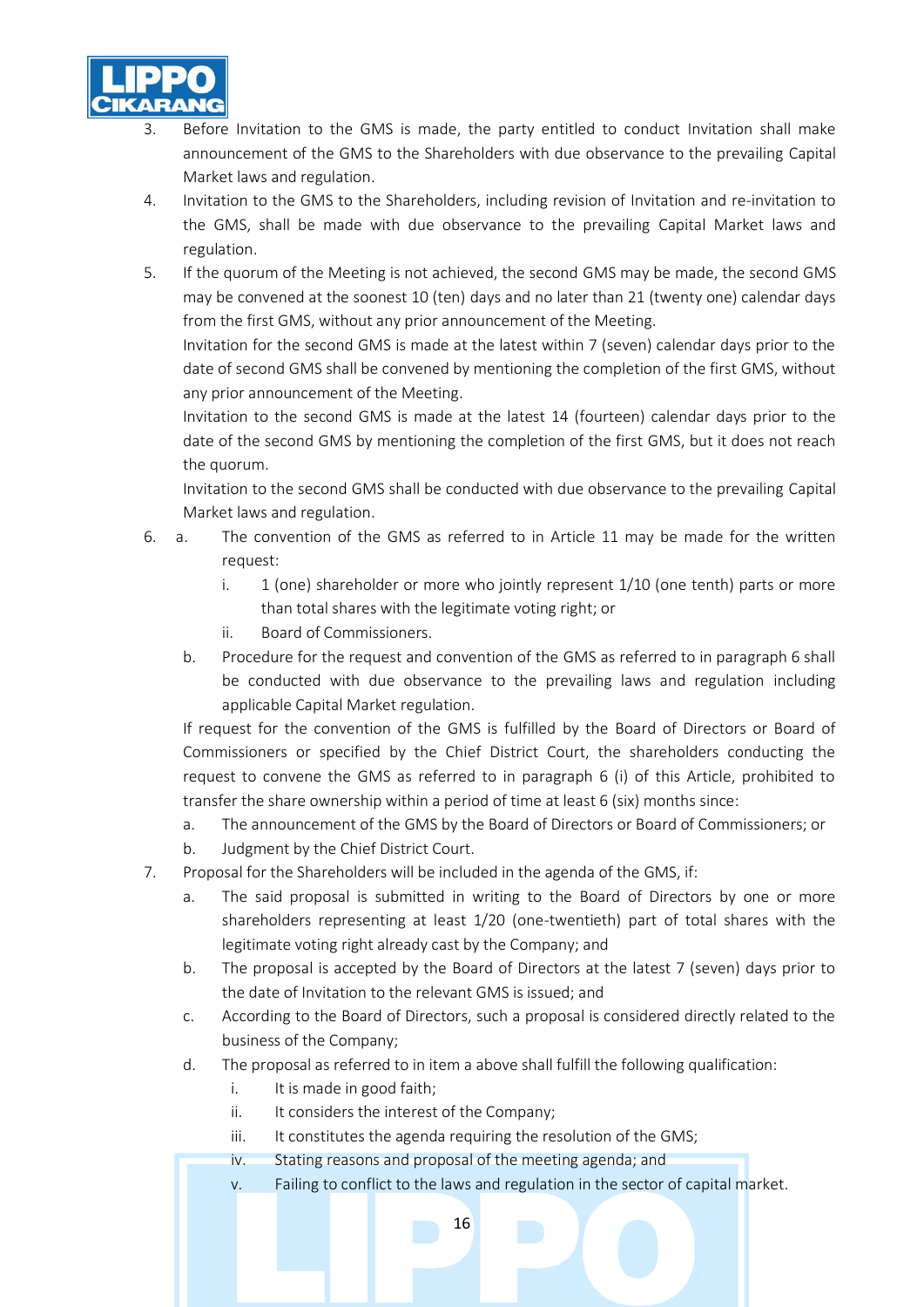

If all shareholders are present and/or represented in the GMS, the announcement and no prior Invitation is required (provided that all shareholders approve the matters) and the Meeting may be held elsewhere in the territory of the Republic of Indonesia and entitled to adopt the binding the resolutions.

## CHAIRMAN AND MINUTES OF GENERAL MEETING OF SHAREHOLDERS Article 13

1. GMS shall be chaired by a member of Board of Commissioners appointed by the Board of Commissioners. In the event that all members of Board of Commissioners are present or impeded, such a matter is not necessary to prove to the third parties, the GMS shall be chaired by one of the members of the Board of Directors appointed by the Board of Directors.

In the event that all members of the Board of Commissioners and Board of Directors are absent or impeded, the GMS shall be chaired by the shareholders present in the GMS appointed from and by the participants of the GMS.

2. In the event that the members of Board of Commissioners appointed by the Board of Commissioners have conflict of interest for the items to be resolved in the GMS, the GMS shall be chaired by the other members of Board of Commissioners having no conflict of interest appointed by the Board of Commissioners.

If all members of Board of Commissioners have the conflict of interest, the GMS shall be chaired by one of the members of Board of Directors appointed by the Board of Directors.

In the event that one of the members of Board of Directors appointed by the Board of Directors to chair the GMS have conflict of interest, the GMS shall be chaired by the members of Board of Directors having no conflict of interest.

If all members of Board of Directors have conflict of interest, the GMS shall be chaired by one shareholder other than the controller elected by the majority of the other shareholders present in the GMS.

- 3. Chairman of Meeting shall be entitled to request that those who are present to prove the authority to be present in the Meeting.
- 4. The Company shall make the minutes of the GMS and summary on the minutes of the GMS with due observance to the laws and regulation including applicable Capital Market regulations.
- 5. Minutes of the GMS shall be submitted to the competent Authority and summary on the minutes of the GMS shall be announced to the public with due observance to the laws and regulation including applicable Capital Market regulations.
- 5. Minutes of Meeting made in accordance with the provisions as referred to in paragraphs 4 and 5 of the Article shall apply as the legitimate evidence for all shareholders and the third parties concerning the resolution and all matters in the Meeting.

## QUORUM, VOTING RIGHTS AND RESOLUTION IN THE GENERAL MEETING OF SHAREHOLDERS

- 1. Unless declared otherwise in the articles of association, the GMS may be conducted and adopt the legitimate resolutions in the event that the latter is:
	- a. Attended by the shareholders or legitimate proxy representing more than 1/2 (a half) of total shares already issued by the Company with the legitimate voting rights and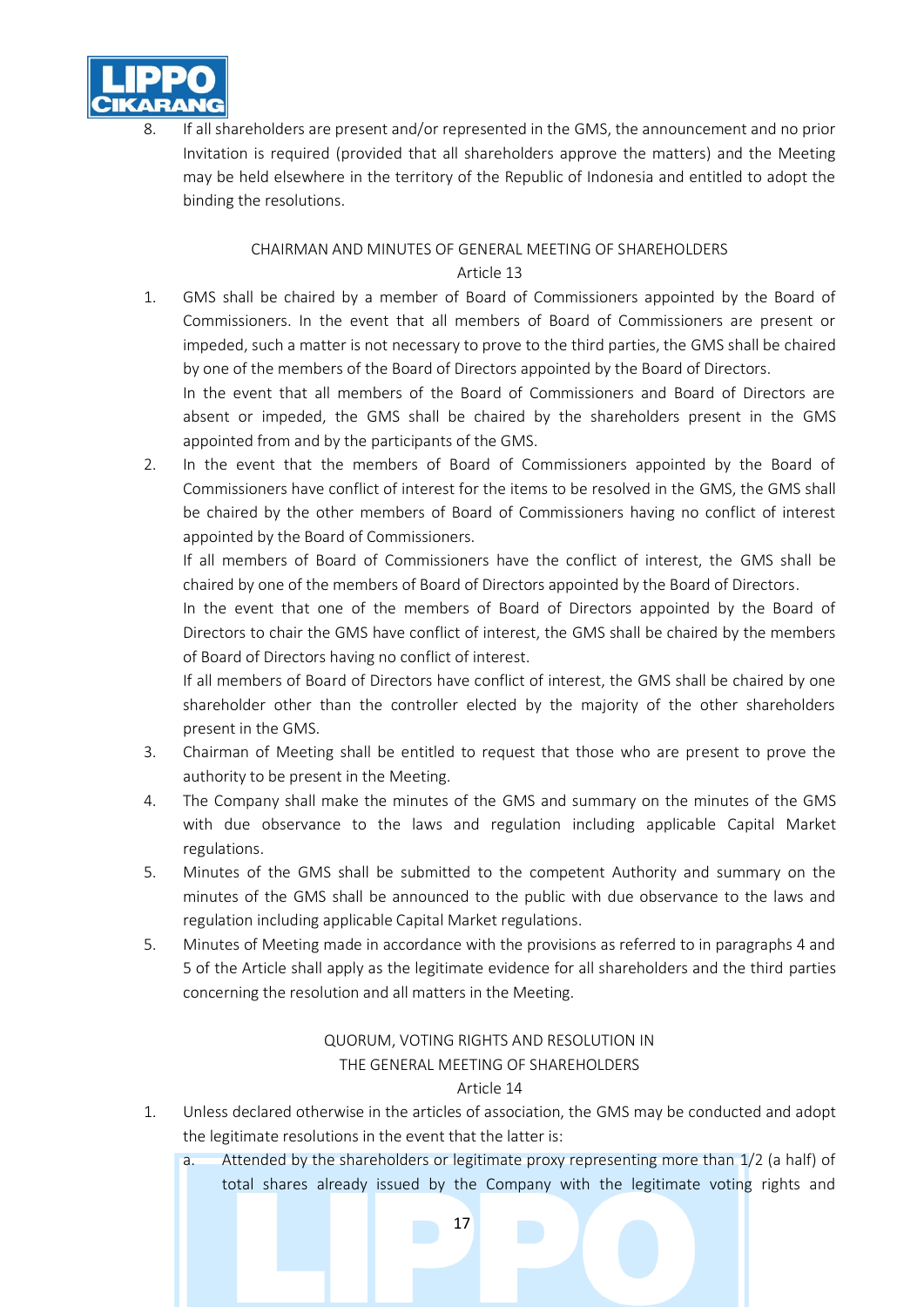

approved by more than 1/2 (a half) of total voting rights validly cast in the Meeting, unless determined otherwise in the prevailing laws and regulation;

- b. The Second Meeting shall be valid and entitled to adopt the binding resolutions if attended by the shareholders or legitimate proxy representing at least 1/3 (a thirds) of total shares already issued by the Company with the legitimate voting rights and the resolutions are approved by more than 1/2 (a half) of total voting rights cast validly in the Meeting, unless determined otherwise in the prevailing laws and regulation; and
- c. In the event that the quorum of the Second Meeting is not achieved, at the request of the Company, quorum of attendance, total votes to adopt the resolutions, Invitation and time to convene the GMS specified by the Financial Service Authority.
- 2. Appointment and termination of the Board of Directors and Board of Commissioners shall be resolved by the GMS with due observance to the prevailing regulation under the following terms and conditions:
	- a. Attended by the shareholders or their legitimate proxy representing more than 1/2 (a half) of total shares already issued by the Company with the valid voting rights and approved by more than 1/2 (a half) of total valid validly cast in the Meeting;
	- b. In the event that the quorum as referred to in item a is not achieved, the second GMS, the valid resolutions if attended by the shareholders or their legitimate proxy representing at least 1/3 (a thirds) of total shares already issued by the Company with the legitimate voting rights and the resolutions approved by more than 1/2 (a half) of total votes validly cast in the Meeting; and
	- c. In the event that the quorum of the second Meeting is not achieved, at the request of the Company, the quorum of attendance, total votes to adopt the resolutions, Invitation and time to convene the GMS shall be specified by the Financial Service Authority.
- 3. Amendment to the articles of association shall be in Indonesian language and amendment to the Company's articles of association requiring the approval of the Minister, except amendment to the articles of association in order to extend the period of establishment of the Company shall be specified by the GMS under the following terms and conditions:
	- a. Attended by the shareholders and/or their legitimate representatives representing at least 2/3 (two-thirds) of total shares already issued by the Company with the valid voting rights and approved by more than 2/3 (two-thirds) of total votes validly cast in the Meeting;
	- b. In the event that the quorum as referred to in item a is not achieved, the second GMS, the valid resolutions if attended by the shareholders and/or their valid representatives representing at least 3/5 (three-fifths) of total shares already issued by the Company with the valid voting rights and approved by more than 1/2 (a half) of total vote validly cast in the Meeting; and
	- c. In the event that the quorum of attendance as referred to in item b above is not achieved, at the request of the Company, quorum, total votes to adopt the resolution, Invitation and time to convene the third GMS shall be specified by the Financial Service Authority.
- 4. The issuance of Equity Securities/Increase of the capital issued and paid up, the GMS shall be conducted under the following terms and conditions:

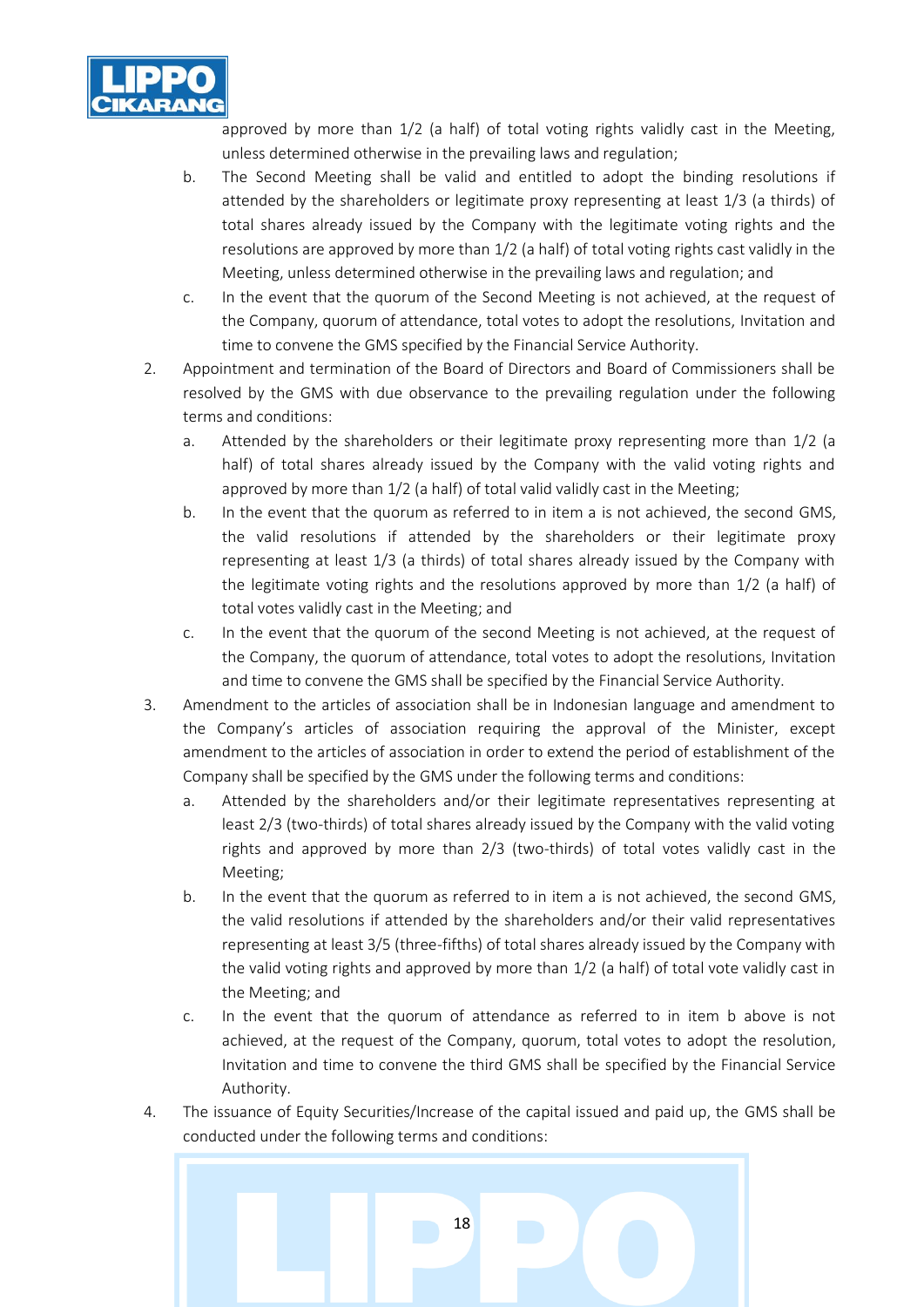

- Attended by the shareholders or their legitimate proxy representing more than  $1/2$  (a half) of total shares already issued by the Company with the valid votes and approved by more than 1/2 (a half) of total votes validly cast in the Meeting;
- b. In the event that the quorum as referred to in item a above is not achieved, the second GMS, the valid resolutions if attended by the shareholders or their valid proxy representing at least 1/3 (one-thirds) of total shares already issued by the Company with the valid voting rights and the resolutions approved by more than 1/2 (a half) of total votes validly cast in the Meeting; and
- c. In the event that the quorum as referred to in item b above is not achieved, at the request of the Company, quorum, total votes, to adopt the resolutions, Invitation and time to convene the third GMS shall be specified by the Financial Service Authority.
- 5. With due observance to the prevailing laws and regulation, the merger, consolidation, acquisition, dissolution and application that the Company is stated bankrupt, it may only be made based on the resolution of the GMS, under the following terms and conditions:
	- a. Attended by the shareholders and/or their valid representatives jointly representing at least 3/4 (three-fourths) of total shares already issued by the Company having the valid voting rights and the resolution of the GMS shall be approved by more than 3/4 (threefourths) of total votes validly cast in the Meeting;
	- b. In the event that the quorum as referred to in item a above is not achieved, in the second GMS, the valid resolutions if attended by the shareholders and/or their valid representatives jointly representing at least 2/3 (two-thirds) of total shares already issued by the Company having the valid voting rights and the resolution of the GMS shall be approved by more than 3/4 (three-fourths) of total votes validly cast in the Meeting; and
	- c. In the event that the quorum as referred to in item b above is not achieved, at the request of the Company, quorum, total votes to adopt the resolutions, Invitation and time to convene the third GMS shall be specified by the Financial Service Authority.
- 6. Quorum and resolution of the GMS for the Separation and liquidation shall be as follows:
	- a. Attended by the shareholders and/or their valid representative jointly representing at least 3/4 (three-fourths) of total shares already issued by the Company having the valid voting rights and the resolution of the GMS shall be approved by more than 3/4 (threefourths) of total votes validly cast in the Meeting;
	- b. In the event that the quorum as referred to in item a above is not achieved, in the second GMS, the valid resolutions if attended by the shareholders and/or their valid representatives jointly representing at least 2/3 (two-thirds) of total shares already issued by the Company having the valid voting rights and the resolution of the GMS shall be approved by more than 3/4 (three-fourths) of total votes validly cast in the Meeting; and
	- c. In the event that the quorum as referred to in item b above is not achieved, at the request of the Company, quorum, total votes to adopt the resolutions, Invitation and time to convene the third GMS shall be specified by the Financial Service Authority.
- 7. The legal action to transfer the Company's property or use as the debt's collateral more than 50% (fifty percent) from total net company of the Company either within one transaction or several individual transactions or in relation to one and another, occurring within period of 1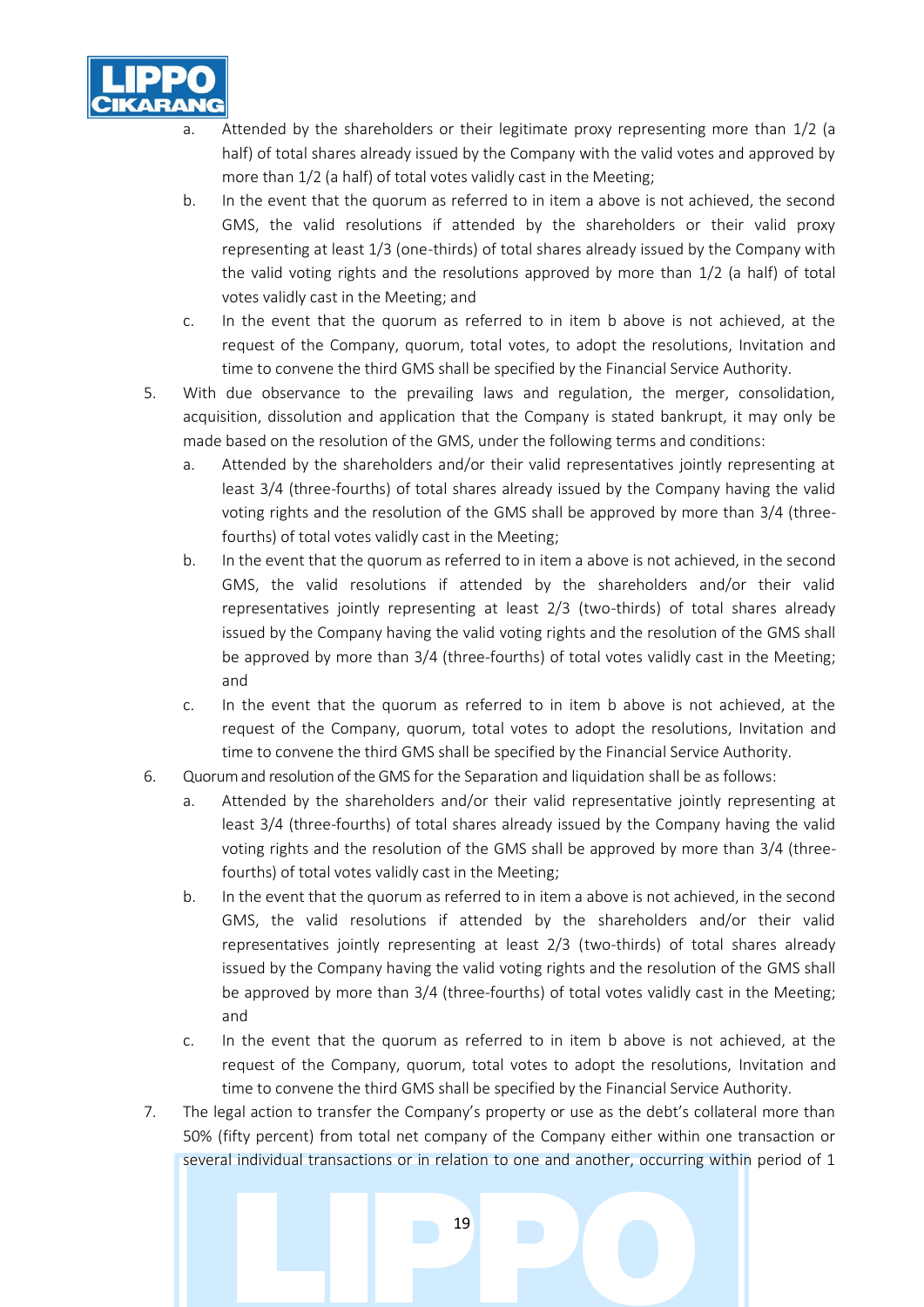

(one) fiscal year or more, the same shall obtain the approval of the GMS under the following terms and conditions:

- a. Attended by the shareholders and/or their legitimate representatives jointly representing at least 3/4 (three-fourths) of total shares already issued by the Company having the valid voting rights and resolution of the GMS shall be approved by more than 3/4 (threefourths) of total votes validly cast in the Meeting;
- b. In the event that the quorum as referred to in item a above is not achieved, in the second GMS, the valid resolutions if attended by the shareholders and/or their legitimate representatives jointly representing at least 2/3 (two-thirds) of total shares already issued by the Company having the valid voting rights and the resolutions of GMS shall be approved by more than 3/4 (three-fourths) of total votes validly cast in the Meting; and
- c. In the event that the quorum as referred to in b above is not achieved, at the request of the Company, quorum, total votes, to adopt the resolutions, Invitation, and time to convene the third GMS shall be specified by the Financial Service Authority.
- 8. Quorum of attendance and quorum of resolution of the GMS attended only by the independent shareholders shall be carried out under the following terms and conditions:
	- a. GMS may only be conducted if the GMS is attended by the independent shareholders representing more than 1/2 (a half) of total shares with valid voting rights owned by the independent shareholders;
	- b. The Resolution of the GMS as referred to in item a of this paragraph shall be only valid if approved by more than 1/2 (a half) of total shares with the valid voting rights owned by the independent shareholders;
	- c. In the event that the quorum as referred to in item a of this paragraph is not achieved, the second GMS may be conducted and stated valid and authorized to adopt the resolutions if attended by the independent shareholders representing more than 1/2 (a half) of total shares with the valid voting rights owned by the independent shareholders;
	- d. The resolution of the second GMS shall be valid if approved by more than 1/2, a half) of total shares with the valid voting right owned by the independent shareholders present.
	- e. In the event that the quorum of the second GMS as referred to in item c of this paragraph is not achieved, the third GMS may be conducted and stated valid and authorized to adopt the resolutions if attended by the independent shareholders from the shares with the valid voting right, in the quorum of attendance so specified by the Financial Service Authority or other competent authority at the request of the Company.
	- f. The resolution of the third GMS shall be valid if approved by the independent shareholders representing more than 50% (fifty percent) shares owned by the independent shareholders present in the GMS.
- 9. a. Those who are entitled to attend in the GMS shall be the shareholders registered in the Company's Shareholder Register of 1 (one) business day prior to the Invitation date of the GMS (or the Second GMS or Third GMS as applicable) with due observance to the prevailing laws and regulation and the terms of the Stock Exchange where the shares of the Company are registered;
	- b. In the event that the re-Invitation occur as referred to in article 12 paragraph 4 item b, the shareholders entitled to be present in the GMS shall be the shareholders whose names registered in the Company's shareholder register within 1 (one) business day prior to the re-Invitation of the GMS.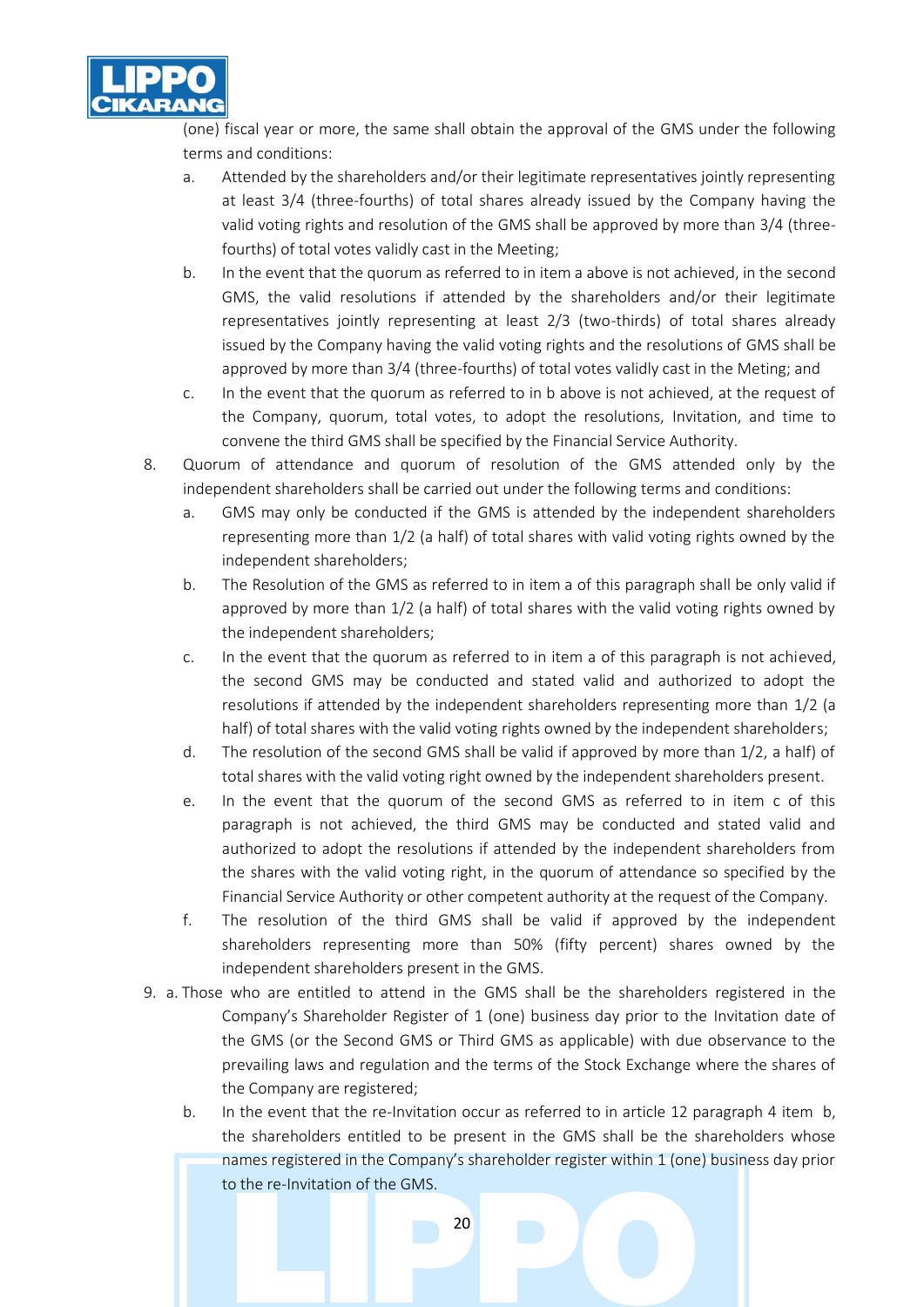

- 10. The Shareholder of the Company may be represented by the third parties by:
	- a. Power of attorney made and signed in the form so determined by the Board of Directors of the Company, without prejudice to the other prevailing laws and regulation; and/or
	- b. The authority of electronic in accordance with the laws and regulation including applicable Capital Market regulations.
- 11. The Chairman of Meeting shall be entitled to request that the power of attorney to represent the shareholders shall be produced to the same upon the convention of the Meeting.
- 12. In the Meeting, each share shall grant the right to the owner to cast 1 (one) vote. The votes cast by the effective shareholders for the entire shares owned and the shareholders shall not be entitled to authorize more than one power in part from total shares owned with the different votes, with due observance to the prevailing laws including applicable Capital Market regulations.
- 13. The members of Board of Directors, members of Board of Commissioners, and employees of the Company may act as the power in the Meeting, but the votes they cast as the proxy in the meeting could not be counted in the voting. The authority to the members of Board of Directors, members of Board of Commissioners, and employee of the Company not be electronically provided.
- 14. Voting regarding individual shall be done by sealed and unsigned ballot and regarding other matters shall be done verbally, except if the Chairman of the Meeting specifies otherwise without any objection from the shareholders present in the Meeting.
- 15. The shareholders providing blank votes shall be considered to cast the same votes with the majority casting the votes in the Meeting.
- 16. All resolutions adopted through negotiation to reach consensus. In the event that through such a negotiation, no consensus is reached, then resolutions adopted based on the affirmative votes of more than 1/2 (a half) of total votes validly cast in the Meeting, unless determined otherwise in the law and/or articles of association.
- 17. Every matter proposed by the shareholders during the discussion or voting in the GMS must meet the following requirements:
	- a In the opinion of the Chairman of the Meeting, this matter is directly related to the agenda of the meeting concerned;
	- b These matters are submitted by one or more shareholders who jointly own at least 10% (ten percent) of the total shares with valid voting rights; and
	- c In the opinion of the Board of Directors, the proposal is considered to be directly related to the Company's business.

#### BOARD OF DIRECTORS

#### Article 15

- 1. The Company shall be managed and chaired by any Board of Directors consisting of at least 3 (three) members of Board of Directors consisting of:
	- a President Director;
	- a Vice President Director (if appointed); and
	- a Director.

with due observance to the prevailing Capital Market laws and regulation.

- 2. A.Requirements to be appointed shall become the members of Board of Directors:
	- a. Have the good morality, character, and integrity;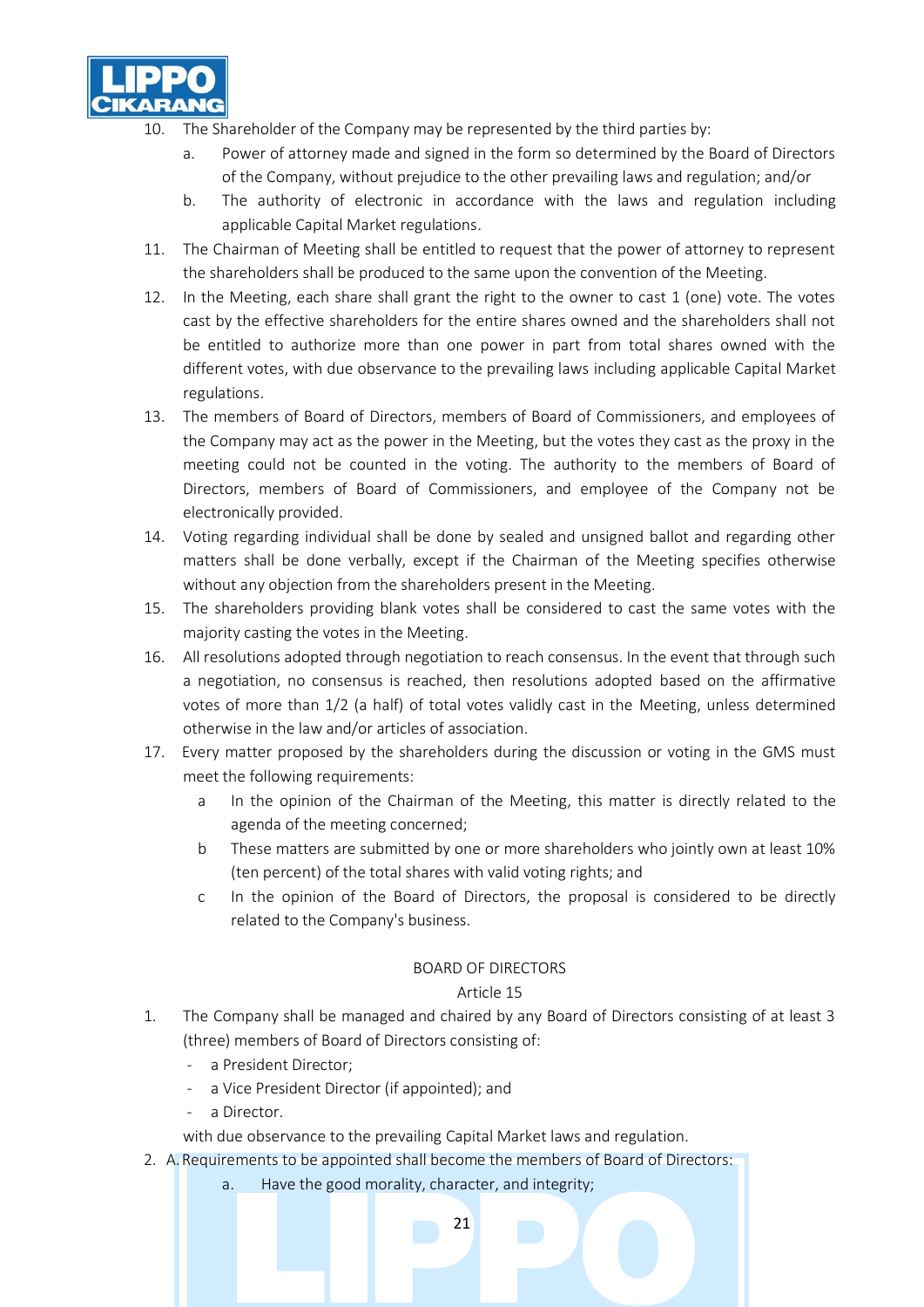

b. Be able to take any legal action;

- c. Within 5 (five) years before the appointment and as long as they hold the office:
	- Is never stated bankrupt;
	- Is never to be the members of Board of Directors and/or members of Board of Commissioners stated guilty to cause any company stated bankrupt;
	- Is never sentenced due to the criminal action harming the State and/or interconnected with the financial sector; and
	- Never becomes the members of Board of Directors and/or Board of Commissioners as long as they hold the office:
		- i. failing to convene the Annual GMS;
		- ii. the accountability as the members of Board of Directors are never accepted by the GMS or never give the responsibility as the members of the Board of Directors to the GMS; and
		- iii. causing the company obtaining the permit, approval, or registration from the Financial Service Authority fails to meet the obligation to submit the annual report and/or financial statement to the Financial Service Authority;
- d. Having the commitment to abide by the laws and regulation; and
- e. Having the knowledge and/or expertise in the sector needed by the Company.
- B. Requirements as referred to in 2.A shall be met by the members of Board of Directors during their office.
- 3. Members of Board of Directors shall be appointed by the GMS for the office of 1 (one) period namely as of the closing of the GMS appointing the members of Board of Directors until the closing of the [third] annual GMS after the date of their appointment, without prejudice to the right of the GMS to terminate the members of the Board of Directors at any time.

Such a termination shall apply as of the closing of the Meeting resolving the termination, except if the date of the termination is otherwise determined by the GMS.

- 4. Members of the Board of Directors whose terms of office have terminate, they may re-appoint with due observance to the provisions as referred to in paragraph (3) of this Article.
- 5. GMS may appoint other persons to fill the position for a member of Board of Directors terminated from his office and the GMS may appoint a member of Board of Directors to fill the vacancy.

Terms of office of an individual appointed to replace the members of Board of Directors terminated or to fill in the vacancy shall be the remaining terms of office from the Director terminated/replaced.

- 6. In the event that there has been addition to the members of Board of Directors, the terms of office of the members of Board of Directors shall automatically terminate by the termination of terms of office of the other members of Board of Directors as specified by the GMS.
- 7. The members of Board of Directors shall be provided with the salary along with the other facilities and allowances of which the amount and type shall be specified by the GMS with due observance to the prevailing laws and regulation.
- 8. If due to any reason, a vacancy occurs in the member of Board of Directors, so the amount is smaller than the minimum requirements as specified as referred to in paragraph (1) of this Article, at least within 90 (ninety) days as of the vacancy, the GMS shall be held to fill in the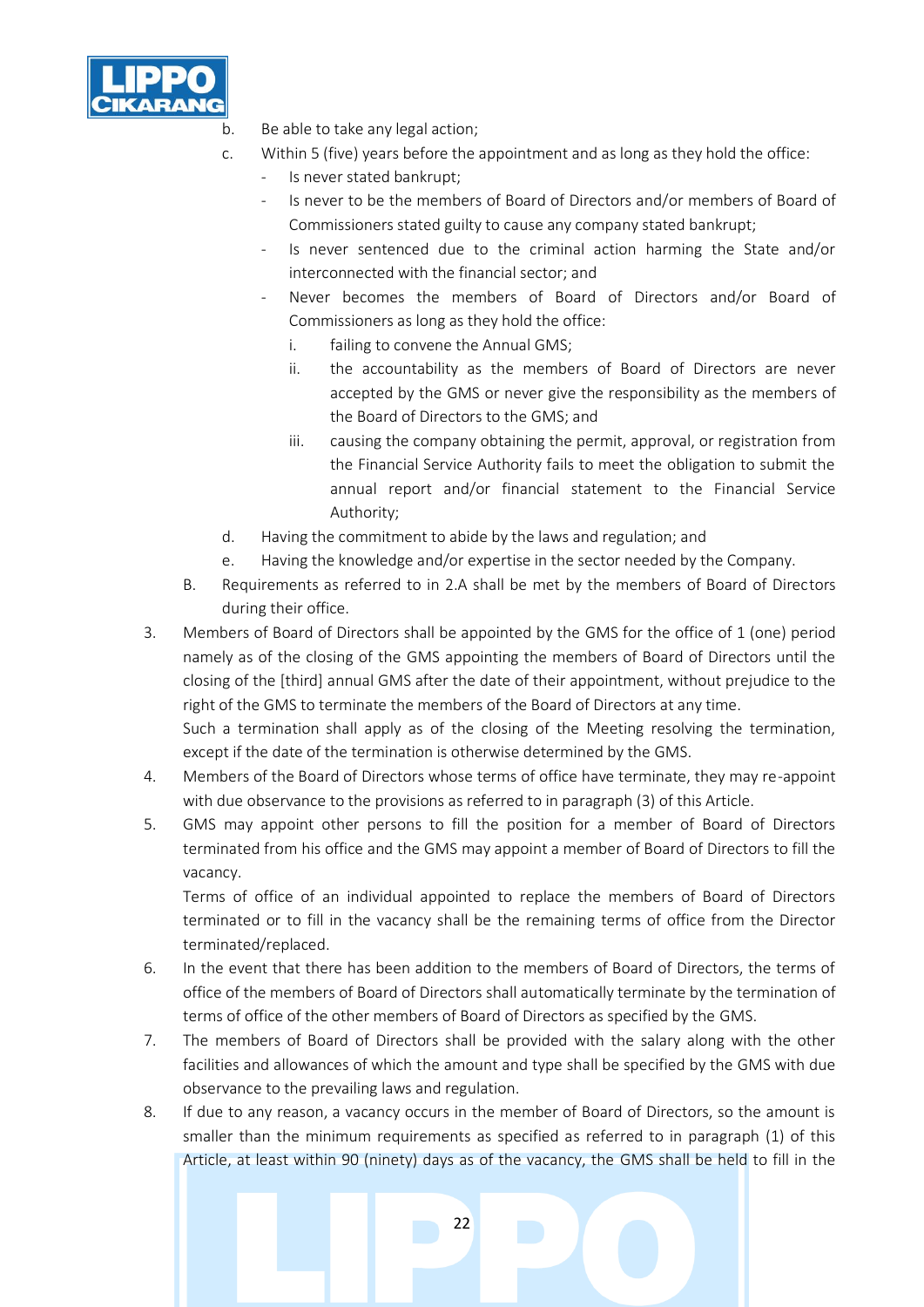

vacancy with due observance to the laws and regulation in the sector of capital market and the Company's articles of association.

- 9. If due to any reason, all positions of members of Board of Directors are vacant, within no later than 90 (ninety) days as of the occurrence of vacancy, a GMS shall be held to appoint the new Board of Directors and temporarily the Company shall be managed by the Board of Commissioners.
- 10.a. A member of Board of Directors shall be entitled to resign from his position by giving written notice concerning the intention to the Company no later than 90 (ninety) days before the date of his resignation;
	- b. The Company shall convene the GMS concerning application for the resignation of a member of Board of Directors within no later than 90 (ninety) days after the receipt of resignation;
	- c. In the event that the Company fails to convene the GMS as referred to in item b above, by the lapse of the period of time, the resignation of member of the Board of Directors shall automatically become valid and effective without the approval of the GMS.
	- d. The provisions as referred to in item c above shall not become valid in the event that the resignation of a member of Board of Directors resulting in the total number of members of the Board of Directors to be less than the minimum required as specified as referred to in paragraph (1) of this Article.

The resignation of a member of the Board of Directors shall be valid if it has been specified by the GMS and appointed by the new member of Board of Directors thereby fulfilling the requirements for the number of members of Board of Directors so specified in paragraph (1) of this Article.

- 11. The position of members of Board of Directors shall terminate upon the occurrence of the following:
	- a. resignation pursuant to paragraph (10) of this Article;
	- b. no longer meeting the requirements of the prevailing provisions;
	- c. demise;
	- d. termination based on the resolution of the GMS and
	- e. being declared bankrupt or put under custody based on the judgment of court.

## DUTY AND AUTHORITY OF BOARD OF DIRECTORS

- 1. Board of Directors shall assume responsibility for the management of the Company.
- 2. Board of Directors shall manage the Company in accordance with the authority and responsibility as regulated in the articles of association and prevailing laws and regulation.
- 3. Board of Directors shall manage the Company's property in accordance with the prevailing laws and regulation.
- 4. Board of Directors shall apply for the risk management and principles of Good Corporate Governance at each business activity of the Company for the entire stage or grade of the organization.
- 5. Board of Directors shall stipulate the organizational structure and working procedure of the Company.
- 6. Board of Directors shall assume responsibility for the performance of duty to the shareholders through the GMS.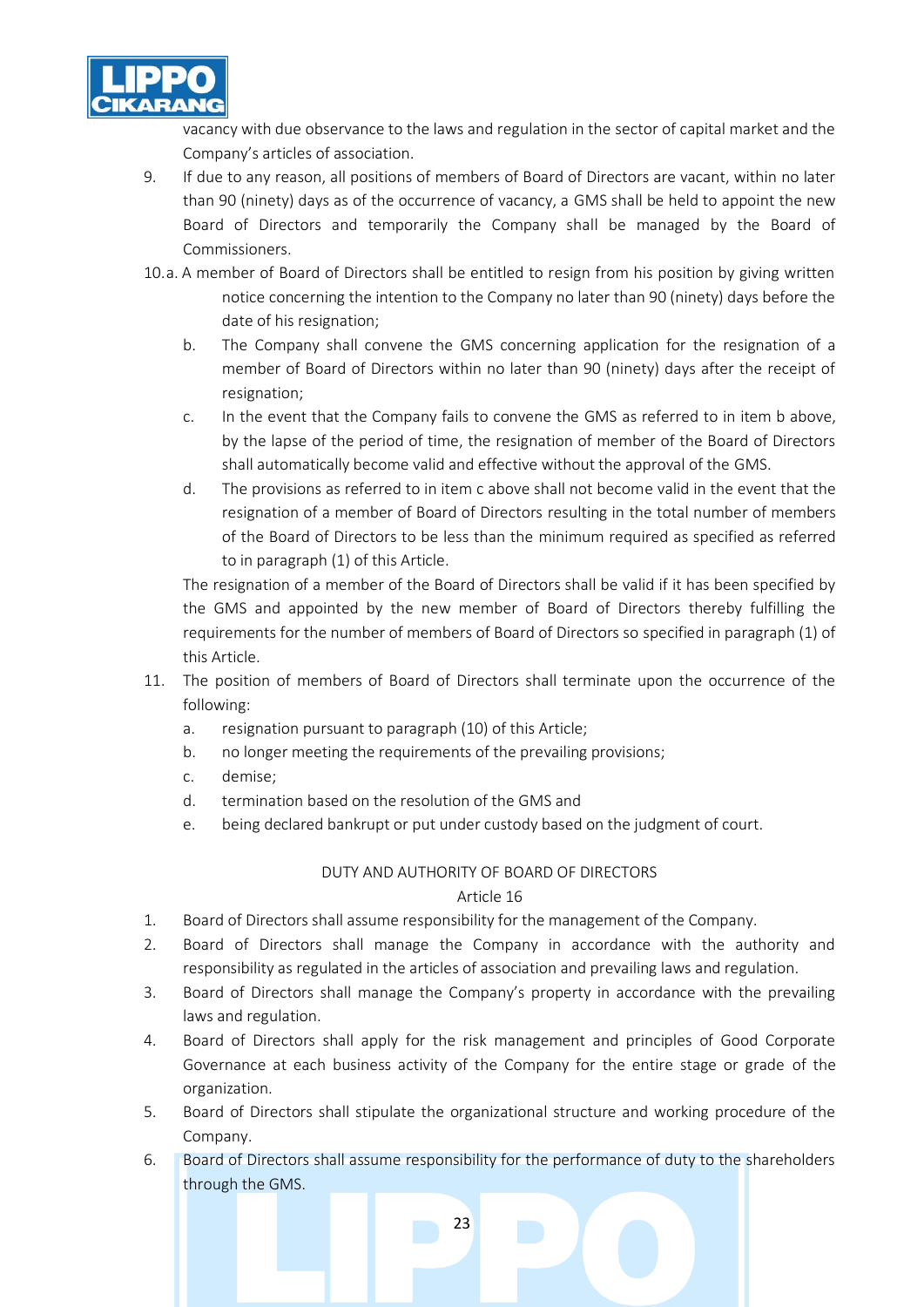

- Board of Directors shall be entitled to represent the Company within and outside the court concerning in any matters and events, bind the Company with other parties and other parties with the Company, and take all actions, either concerning the management or ownership, however with limitation to:
	- a. Borrowing or lending money on behalf of the Company (excluding withdrawal of money from the credits to be opened and in the event that the Company carries out the business activity of the Company);
	- b. Purchasing/selling or acquire/release rights to the immovable goods owned by the Company, except in the event of carrying out the business activity;
	- c. Using/encumbering in any form for the immovable goods by the Company;
	- d. Carrying out the capital participating or relinquishing the capital participating in other companies without prejudice to the competent permit;
	- e. Transferring, relinquishing right or using as the debt's collateral with the value until 50% (fifty percent) of total net property of the Company in within fiscal year in individual transaction or several or inter-related transactions;

Shall be at the approval of or letter countersigned by the Board of Commissioners.

- 8. Any legal action to deal with the certain Material Transaction and Conflict of Interest Transaction as referred to in the Capital Market law and regulations shall obtain the approval of the GMS. Under the following terms and conditions as regulated in the Capital Market law and regulations.
- 9. Any legal action to transfer, or use as debt's collateral in whole or more than 50% (fifty percent) from the entire net property of the Company either within one transaction or several separate or inter-related transactions, occurring within 1 (one) fiscal year, except in order to carry out the business activity of the Company, shall obtain the approval of GMS, under terms and conditions as referred to in Article 14 paragraph 7 of the Company's articles of association.
- 10. Other than as referred to in paragraph (9) of this Article of the GMS may determine limitations and/or other conditions.
- 11. a. The President Director together with 1 (one) member of the Board of Directors has the right and authority to act for and on behalf of the Board of Directors and represent the Company.
	- b. In the event that the President Director is absent or unable to attend due to any reason whatsoever, which does not need to be proven to a third party, then 2 (two) members of the Board of Directors together shall be entitled and authorized to act for funds on behalf of the Board of Directors and represent the Company
- 12. Board of Directors or members of the Board of Directors for the certain action shall be entitled to appoint one or more members as the representative or proxy by granting the same the power as regulated in a power of attorney.
- 13. Division of duties and authorities for the management amongst the members of Board of Directors shall be specified based on the resolution of the GMS, in the event that the GMS fails to specify, the division of duty and authority of the members of Board of Directors shall be specified based on the resolution of the Board of Directors.
- 14. The members of Board of Directors shall not be allowed to grant the general authority to the other parties resulting from the transfer of duty and function of the Board of Directors.
- 15. All resolutions of the Board of Directors adopted in accordance with the Charter of Board of Directors shall be binding and become responsibility of all members of Board of Directors.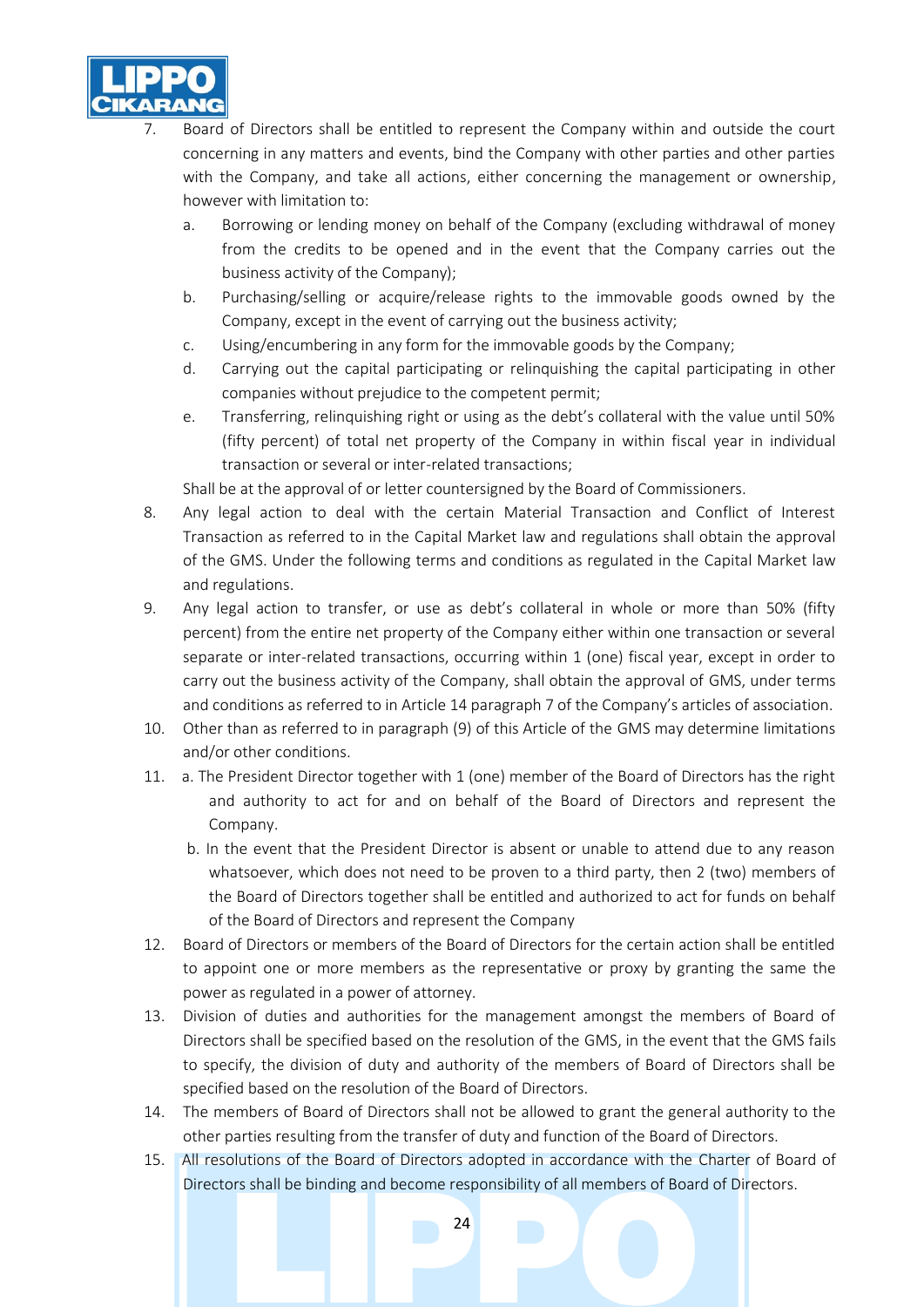

- 16. In the event that the Company have the conflict of interest with the personal interest of a member of Board of Directors, the Company will be represented by the other members of Board of Directors and in the event that the Company has the interest conflicting to the that of all members of Board of Directors, in this matter, the Company shall be represented by the Board of Commissioners.
- 17. In the event of conflict of interest, Directors having conflict of interest is prohibited to take any decision that may harm or cause to reduce Company's profit and shall disclose the conflict of interest on each resolution.
- 18. Members of the Board of Directors of the Company cannot represent the Company either inside or outside the Court, if:
	- a. There is a case in the Court between the Company and the member of the Board of Directors concerned; or
	- b. The member of the Board of Directors concerned has a conflict of interest with the Company.

## MEETING OF BOARD OF DIRECTORS

#### Article 17

- 1. Meeting of the Board of Directors shall be convened at least 1 (one) time within 1 (one) month and/or may be made at any time:
	- a. if considered necessary by one or more members of the Board of Directors;
	- b. at the written request from one or more members of the Board of Commissioners; or
	- c. at the written request from 1 (one) member or more shareholders jointly representing 1/10 (one-tenths) or more than total shares with the voting rights.
- 2. Any policy and strategic resolution shall be made through the Meeting of Board of Directors.
- 3. Invitation to the Meeting of Board of Directors shall be conducted by the members of Board of Directors entitled to represent the Board of Directors according to Article 16 paragraph 11 of the Articles of Association.
- 4. Invitation to the Meeting of Board of Directors shall be submitted with the registered mail or with the letter submitted directly to each member of Board of Directors against the receipt not later than 3 (three) days prior to the meeting.
- 5. Invitation to the meeting shall list the agenda, date, time and venue of the meeting.
- 6. Meeting of Board of Directors shall be held at the Company's registered office or business activity place of the Company, or at the domicile of the Stock Exchange where the shares of the Company are listed on condition that the same exists in the territory of the Republic of Indonesia.

If all members of Board of Directors are present or represented, no prior Invitation are required and the Meeting of Board of Directors may be held elsewhere and entitled to adopt the valid and binding resolutions.

- 7. The Meeting of Board of Directors shall be chaired by the President Director, in the event that the President Director is absent or impeded which is not necessarily proven to the third parties, the Meeting of Board of Directors shall be chaired by one member of Board of Directors elected by and from the members of Board of Directors present.
- 8. One member of Board of Directors may be represented in the Meeting of Board of Directors shall be only by the other members of Board of Directors by virtue of power of attorney.

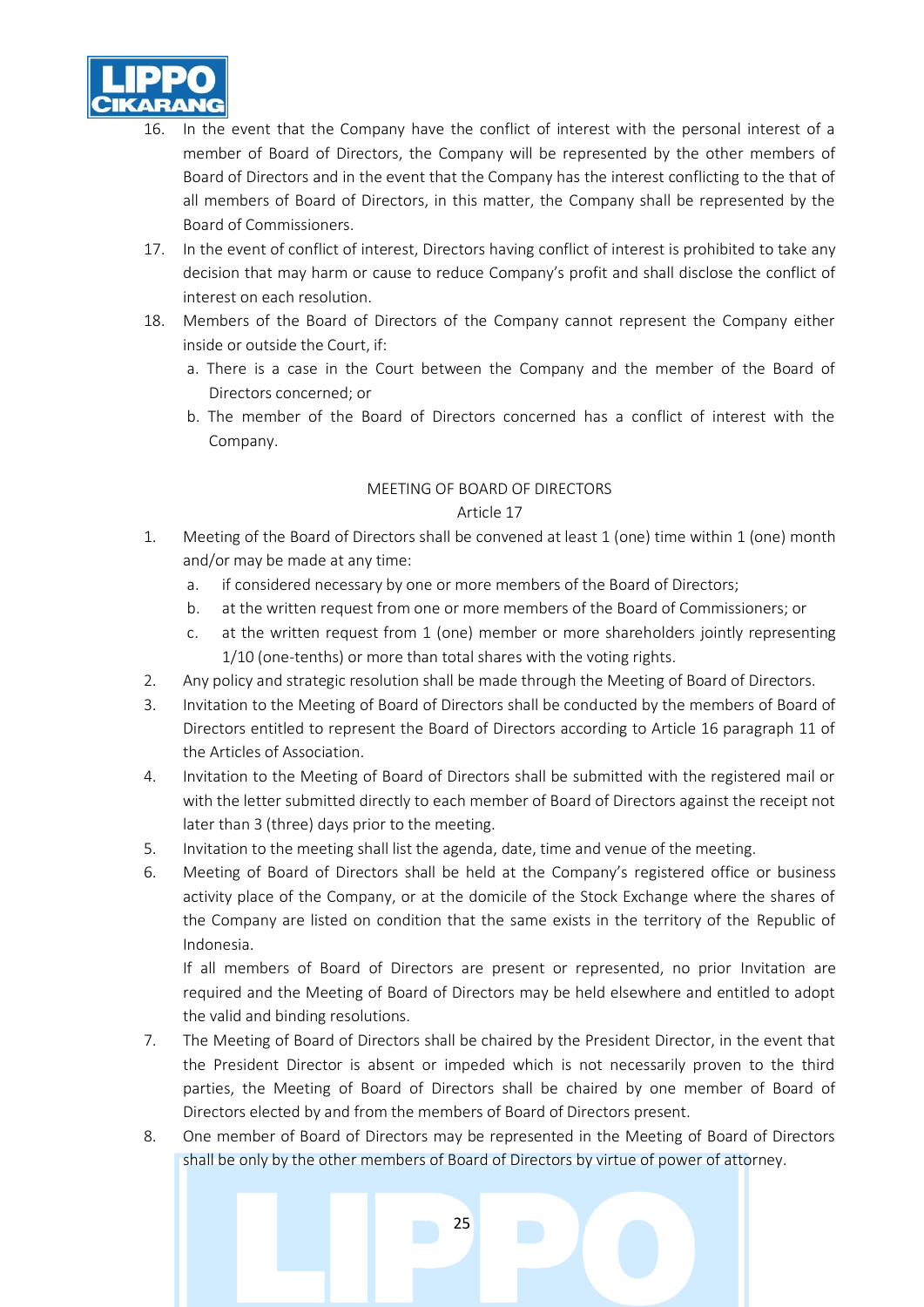

- 9. Meeting of Board of Directors shall be valid and entitled to adopt the binding resolution if more than 1/2 (half) of the total member of Board of Directors present or represented in the meeting.
- 10. The resolution of Meeting of Board of Directors shall be adopted amicably to reach consensus. Failing to achieve amicable resolution, the decision shall be adopted by way of voting based on the favoring votes more than 1/2 (half) from total votes casted in the meeting.
- 11. In the event of tie votes, the Chairman of Meeting of Board of Directors shall have authority to be the deciding vote.
- 12. a. Any members of Board of Directors present shall be entitled to cast 1 (one) vote and addition 1 (one) vote for any other members of Board of Directors he/she represents.
	- b. Voting concerning individual shall be done on a sealed and unsigned ballot, meanwhile voting concerning other matters shall be done verbally, except the chairman of meeting determines otherwise without any objection form those present in the Meeting.
	- c. Abstain votes (blanks) are considered to cast the same vote as the majority vote voting in the meeting.
- 13. Minutes of the Meeting of the Board of Directors must be prepared by a person present at the Meeting who is appointed by the Chairman of the Meeting and must be signed by the Chairman of the Meeting and one of the other members of the Board of Directors present and appointed for that purpose by the Meeting. Minutes of the Meeting are valid evidence for members of the Board of Directors and for third parties regarding the decisions taken at the relevant Meeting. If the Minutes of Meeting are made by a Notary, then the signing as intended is not required.
- 14. Board of Directors may also adopt the valid resolution without convening the Meeting of Board of Directors, on condition that all members of the Board of Directors have been notified in writing and all members of Board of Directors shall give approval concerning the proposal submitted in writing and sign the approval.

Resolutions adopted in such a manner shall have equal power of attorney to those validly adopted in the Meeting of Board of Directors.

- 15. Board of Directors shall also convene the Meeting with the Board of Commissioners at least 1 (one) time within 4 (four) months.
- 16. Without prejudice to the provisions as contained in the Articles of Association, the convention, reporting and publication of the Meeting of Board of Directors shall also be conducted with due observance to the laws and regulation in the sector of capital market.

## BOARD OF COMMISSIONERS

#### Article 18

- 1. Board of Commissioners shall consist of at least 3 (three) members of Board of Commissioners consisting of:
	- One President Commissioner;
	- One Vice President Commissioner (if appointed); and
	- One Commissioner.
	- with due observance to the prevailing Capital Market law and regulations.

26

Board of Commissioners shall consist of Board of Commissioners and Independent Commissioner or other Board of Commissioners so specified by the Law.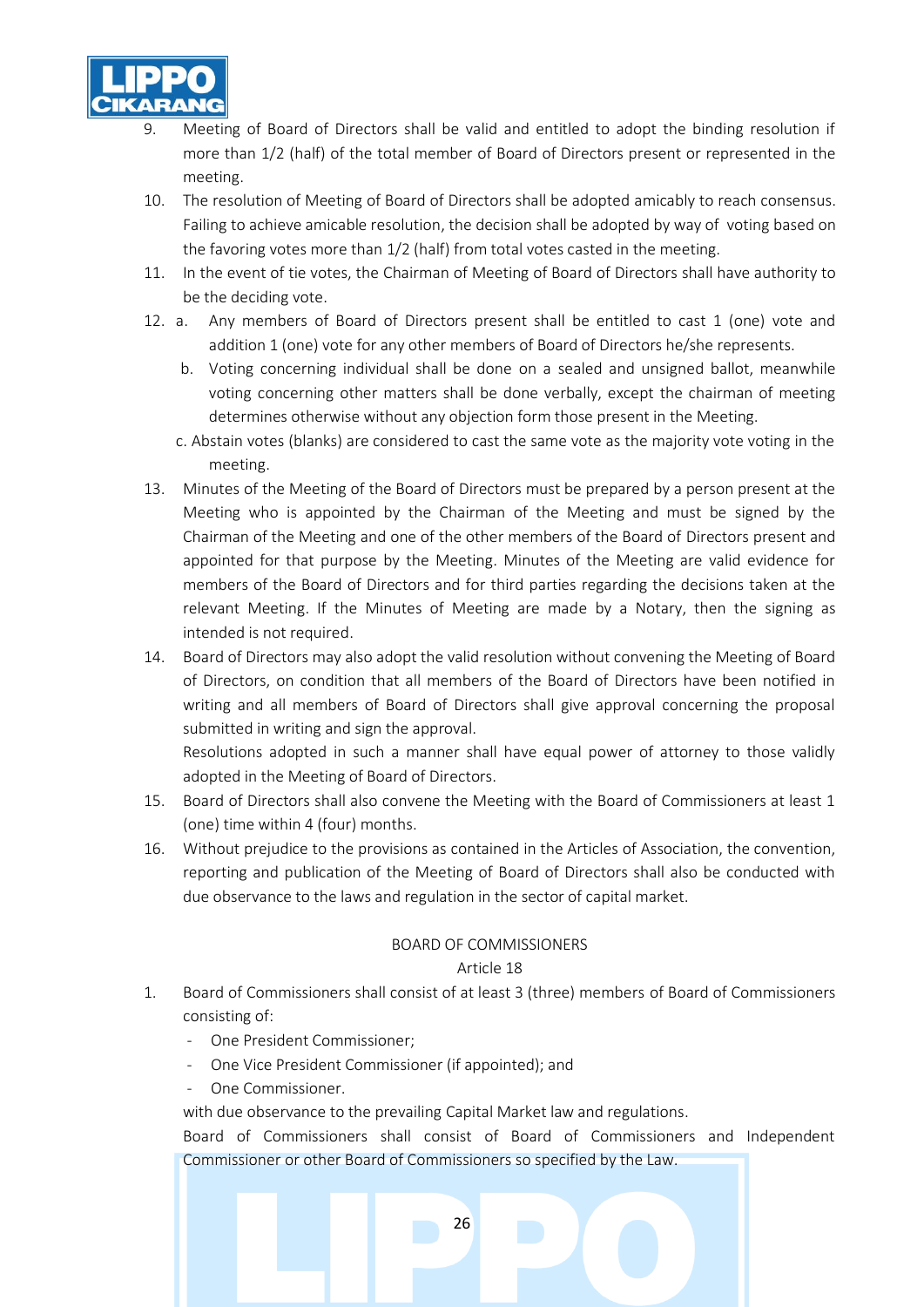

- 2. Commissioners shall be professional and have competence who may support the performance of duty and function.
- 3. A. The following requirements is applicable for candidate of members of Board of Commissioners:
	- a. Have good morality, character and integrity;
	- b. Be able to take legal action;
	- c. Within 5 (five) years before the appointment and during the office:
		- has never been declared bankrupt;
		- has never been members of Board of Directors and/or members of Board of Commissioners declared guilty causing any company of bankruptcy;
		- has never been punished due to the criminal action in relation to financial loss of the Government and/or relating to the financial sector; and
		- has never been members of Board of Directors and/or Board of Commissioners whereby during their office:
			- i. has never hold the Annual GMS;
			- ii. their responsibility as the members of Board of Directors were not accepted by the GMS nor fail to submit their accountability report as members of Board of Directors to the GMS; and
			- iii. Causing the company obtaining the permit, approval, or registration from the Financial Service Authority fail to meet the obligation to submit the annual report and/or financial statement to the Financial Service Authority;
	- d. committed to abide by the laws and regulation; and
	- e. having the knowledge and/or expertise in the sector needed by the Company.
	- B. Other than meeting the required provisions as referred to in 4.A, an Independent Commissioner shall meet the requirements as regulated in the Capital Market law and regulations.
	- C. Requirements as referred to in 4.A and B shall be fulfilled by the members of Board of Commissioners during their office.
- 4. Members of Board of Commissioners shall be appointed by the GMS for the terms of office of 1 (one) period namely as of the closing of the GMS appointing the members of Board of Commissioners until the closing of the [third] annual GMS after the date of their appointment, without prejudice to the right of the GMS to terminate the members of Board of Commissioners at any time.

Such a termination shall apply as of the closing of the Meeting deciding the termination is determined otherwise by the GMS.

5. GMS may appoint other persons to fill in the position of one member of the Board of Commissioners terminated from the office and the GMS may appoint one as the members of the Board of Commissioners to fill in the vacancy.

Term of office of a member appointed to replace the members of Board of Commissioners terminated or fill in the vacancy shall be the remaining term of office from the members of the Board of Commissioners terminated/replaced.

6. In the event that any addition to the members of Board of Commissioners, the office of members of Board of Commissioners will terminate along with the termination of terms of office of the other members of Board of Commissioners as determined by the GMS.

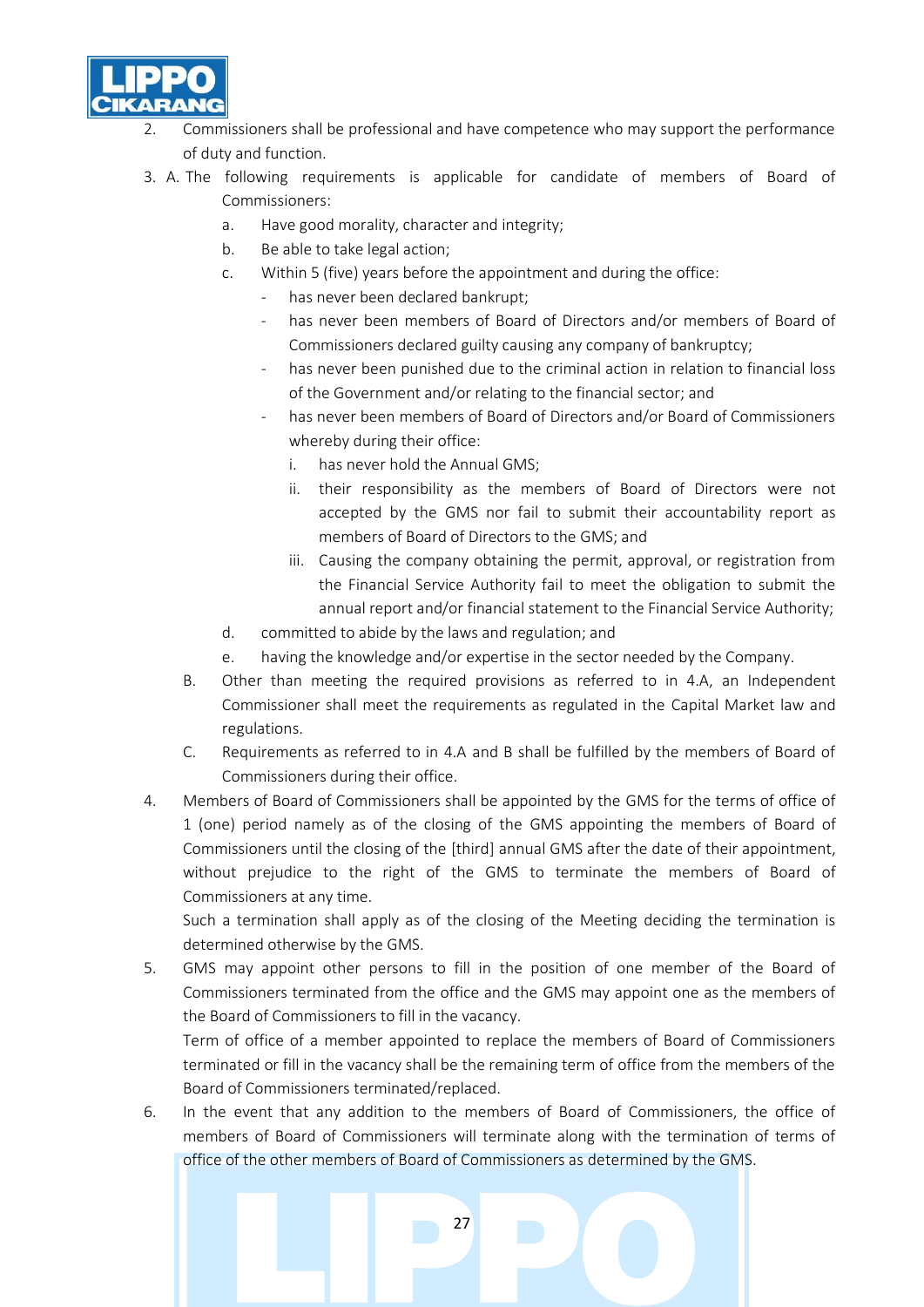

- The members of Board of Commissioners shall be provided with salary along with the other facilities and/or allowances of which the amount and type shall be specified by the GMS at the proposal of the Board of Commissioners.
- 8. If due to any reason, a vacancy occurs in the position of member of Board of Commissioners, so that the amount is lower than the minimum requirements so stipulated in the applicable provisions, within 90 (ninety) days as of the vacancy, the GMS shall be held, to fill in the vacancy with due observance to the laws and regulation as referred to in paragraph 4 of this Article.
- 9. a. a member of Board of Commissioners shall be entitled to resign from his position by giving written notice concerning the intention to the Company at the latest 90 (ninety) days prior to the date of resignation.
	- b. The Company shall convene the GMS to decide the application concerning request for the resignation of member of Board of Commissioners within no later than 90 (ninety) days after receiving the letter of resignation.
	- c. In the event that the Company fails to convene the GMS as referred to in item b above, with the lapse of time, the resignation of member of the Board of Commissioners shall become valid without the approval of the GMS.
	- d. The provisions as referred to in item c above is not applicable in the event that the resignation of members of Board of Commissioners causing the number of members of the Board of Commissioners to be less than the total number specified in paragraph 1 of this article.

The resignation of the members of Board of Commissioners is valid by the GMS and at the same time a new members of the Board of Commissioners has been appointed therefore meeting the requirements of total members of the Board of Commissioners as referred to in paragraph 1 of this article.

- 10. The position of members of Board of Commissioners shall terminate if:
	- a. resignation in accordance with the paragraph 10 of this article;
	- b. no longer meeting the requirements of the prevailing provisions;
	- c. pass away;
	- d. termination based on the resolution of the GMS; and
	- e. declared bankrupt or put under custody based on court ruling.

# DUTY AND AUTHORITY OF BOARD OF COMMIESSIONERS

- 1. Board of Commissioners shall:
	- a. supervise the operation of the Company's managed by the Board of Directors in general, either concerning the Company or business of the Company and provide advice to the Board of Directors;
	- b. perform the duties which are specifically granted to them according to the articles of association, the prevailing laws and regulation and/or based on the resolution of the GMS; and
	- c. perform the duty, responsibility and authority in accordance with the provisions of the Company's articles of association and resolution of the GMS.

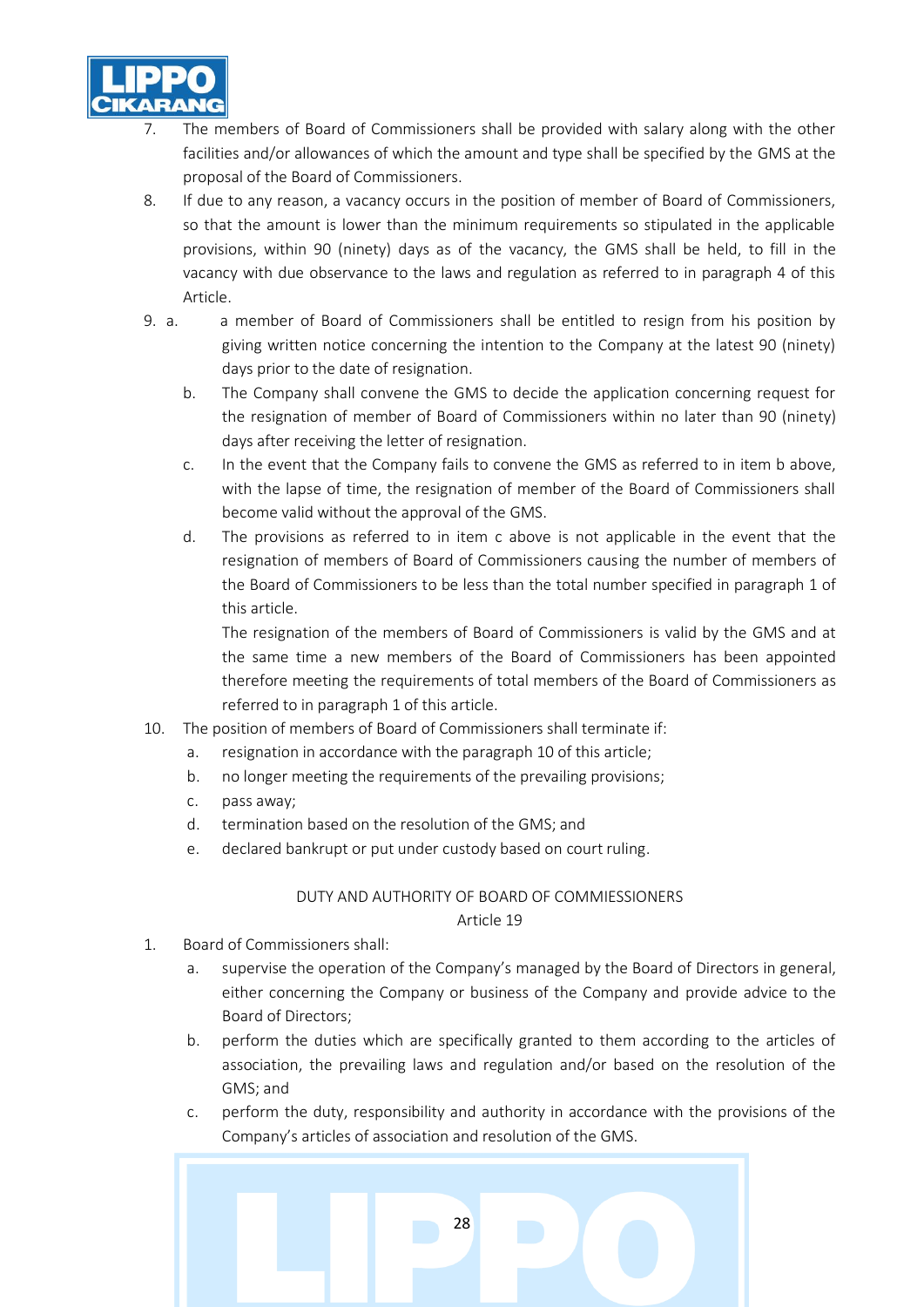

In respect of the above-mentioned duties, the Board of Commissioners shall make a report on the duty of supervision already made during the previous fiscal year to be submitted to the GMS.

- 2. In order to carry out the supervision as referred to in paragraph 1, the Board of Commissioners shall direct, monitor and evaluate the implementation of Company's strategic policy.
- 3. Board of Commissioners shall perform the duties and responsibilities independently.
- 4. Board of Commissioners shall apply and ensure the implementation of risk management and principles of Good Corporate Governance for any business activity of the Company at the entire levels of the organization.
- 5. In order to support the performance of duty as referred to in paragraph (1) of this Article, the Board of Commissioners shall:
	- a. Evaluate and agree with the action plan of the Company;
	- b. Support and encourage the Company's business development and advancement; and
	- c. Evaluate and approve the Company's business plan; and
	- d. Assist and encourage efforts to foster and develop the Company.
- 6. Board of Commissioners shall be jointly or severally at any time within business day of the Company's office entitled to enter the premises or other places used or occupied by the Company and entitled to audit all booking, letter and other evidence, audit and verify the cash position and others and entitled to acknowledge all actions taken by the Board of Directors.
- 7. Board of Directors and each member of Board of Directors shall provide explanation concerning all matters questioned by the Board of Commissioners.
- 8. In order to support the effectiveness of performing the duty and responsibility, the Board of Commissioners shall form a committee in accordance with the prevailing laws and regulation.
- 9. Board of Commissioners may at any time suspend one or more than the members of Board of Directors, if the members of Board of Directors act in conflicting to the articles of association and/or prevailing laws and regulation.
- 10. Such a suspension shall be notified to the relevant person, along with its reasons.
- 11. Within at least 90 (ninety) days after such a suspension, the Board of Commissioners shall be obliged to convene the GMS who will resolve if the relevant members of the Board of Directors will be permanently terminated or returned to the original position, meanwhile the members of Board of Commissioners suspended shall be provided with opportunity to be present and defend him/herself.
- 12. The Meeting as referred to in paragraph (11) of this Article shall be chaired by the President Commissioner and if the latter is absent, by one of the other members of Board of Commissioners and if none of the members of Board of Commissioners present, the meeting shall be chaired by one of them elected by and from those present. Such absence is not necessarily proven to the other persons.
- 13. If the GMS is not held within 90 (ninety) days after the suspension, such suspension shall become null and void, and the relevant person shall be entitled to reinstate to the former position.
- 14. If all members of Board of Directors are suspended and the Company has none of the members of Board of Directors, the Board of Commissioners shall temporarily manage the Company. In such a matter, the Board of Commissioners shall be entitled to give the temporary power to one or more amongst them at their joint account.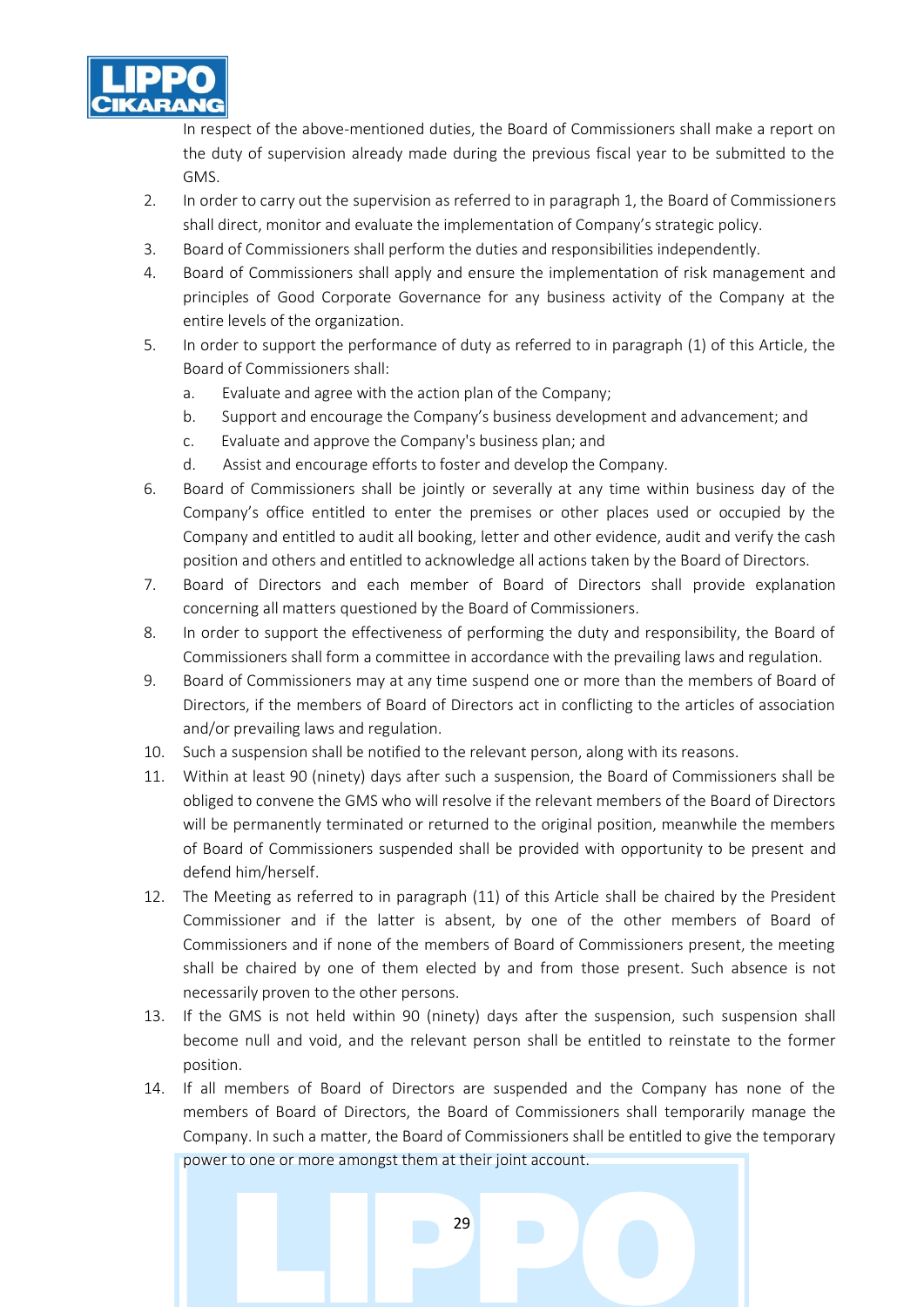

15. In the event that there is only one member of Board of Commissioners, all duties and authorities granted to the President Commissioner or the Board of Commissioners in the articles of association shall also apply to him/her.

#### MEETING OF BOARD OF COMMISSIONERS ARTICLE 20

1. Meeting of Board of Commissioners may be held at least 1 (one) time within 2 (two) months, except if considered necessary by the President Commissioner or at least by 2 (two) members of commissioner or by the Meeting of Board of Commissioners. All resolutions of the Board of Commissioners shall be adopted in the Meeting of Board of Commissioners.

The provisions as referred to in Article 17 of the Articles of Association (except article 17 paragraph 1) shall, mutatis mutandis, apply to Meeting of Board of Commissioners.

- 2. Invitation to the Meeting of Board of Commissioners shall be delivered by the registered mail or directly submitted to each member of Board of Commissioners against the proper receipt or with telegram or telex or facsimile expressed in writing no later than 3 (three) days prior to the meeting excluding the dates of Invitation and meeting.
- 3. Invitation to the meeting shall contain the agenda, date, time and venue of the meeting.
- 4. Meeting of Board of Commissioners shall be held at the Company's registered office or business place of the Company or at the domicile of Stock Exchange where the shares of the Company are registered as long as the same exists in the territory of the Republic of Indonesia. If all members of Board of Commissioners are present or represented, no prior Invitation is not required and the Meeting of Board of Commissioners may be held elsewhere and entitled to adopt the valid and binding resolutions.
- 5. Meeting of Board of Commissioners shall be chaired by the President Commissioner, in the event that the President Commissioner is absent or impeded which is not necessarily proven to the third parties, the Meeting of Board of Commissioners will be chaired by selected member from the Board of Commissioners present at the Meeting.
- 6. A member of Board of Commissioners may be represented in the Meeting of Board of Commissioners only by another members of Board of Commissioners by virtue of a power of attorney, the power of attorney may be submitted through facsimile, email or other electronic communication followed with the original or copy stated in accordance with the original.
- 7. The Meeting of Board of Commissioners shall be valid and entitled to adopt the binding resolutions only if more than 1/2 (half) than the total members of Board of Commissioners present or represented in the meeting.
- 8. The resolution of Meeting of Board of Commissioners shall be adopted amicably to reach consensus. Failing to achieve amicable resolution, the decision shall be adopted by way of voting based on the favoring votes more than 1/2 (half) from total votes casted in the meeting.
- 9. In the event of tie votes, the Chairman of Meeting of Board of Commissioners shall have authority to be the deciding vote .
- 10.a. Any member of Board of Commissioners present shall be entitled to cast 1 (one) vote and addition to 1 (one) vote for any other members of Board of Commissioners he/she represents.
	- b. Voting concerning individual shall be done by the sealed and unsigned ballot, meanwhile the voting concerning other matters shall be done verbally except the Chairman of Meeting determines otherwise without any objection from those present.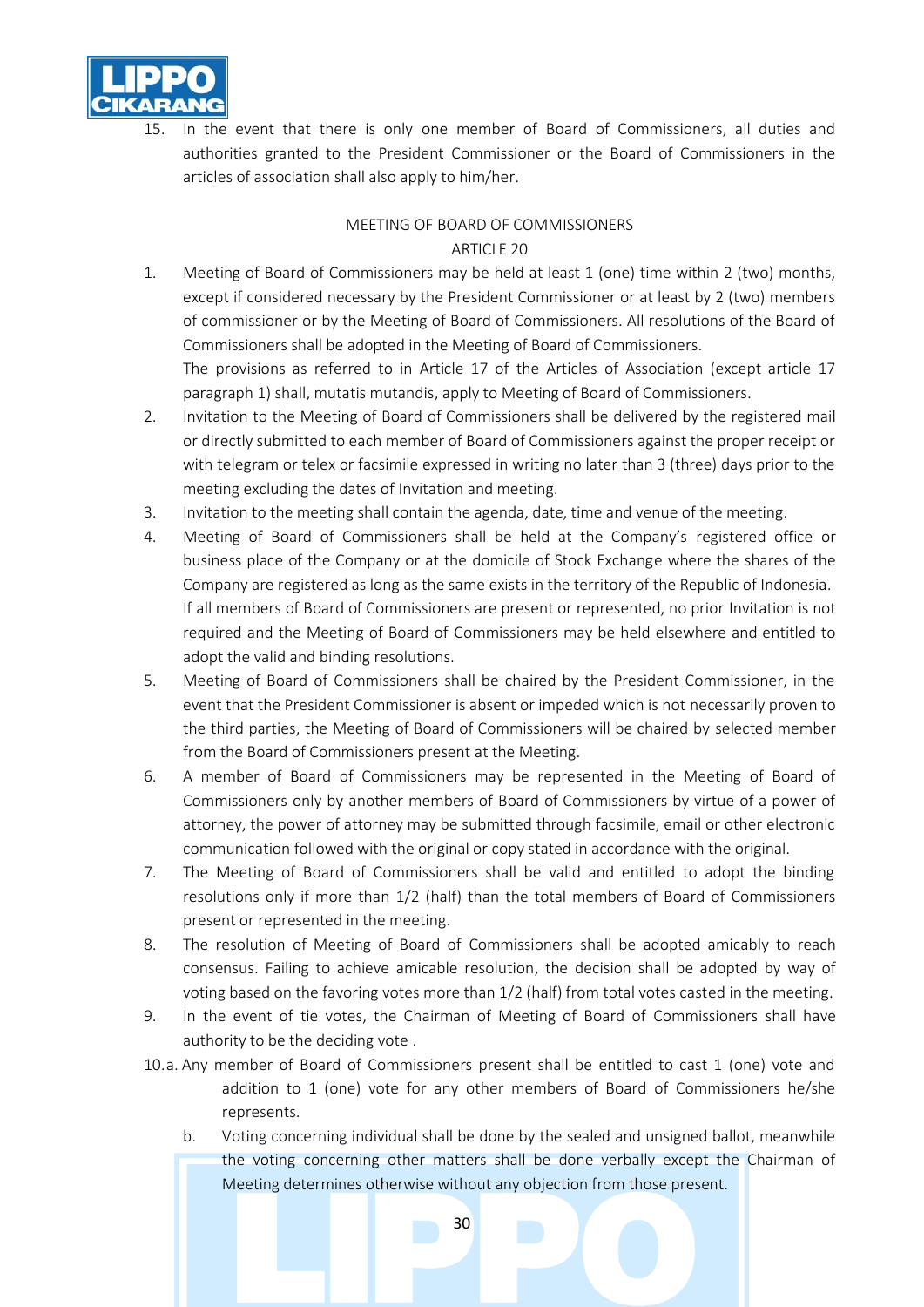

- Blank and invalid votes shall be considered uncast validly and considered non-existent and not counted in determining the total votes casted.
- 11. Minutes of the Meeting of the Board of Commissioners must be prepared by a person present at the Meeting who is appointed by the Chairman of the Meeting and must be signed by the Chairman of the Meeting and one of the other members of the Board of Commissioners present and appointed for that purpose by the Meeting. Minutes of the Meeting are valid evidence for members of the Board of Commissioners and for third parties regarding the decisions taken at the relevant Meeting. If the Minutes of Meeting are made by a Notary, then the signing as intended is not required.
- 12. Board of Commissioners may also adopt the valid resolutions without convening the Meeting of Board of Commissioners, on condition that all members of Board of Commissioners have been notified in writing and all members of the Board of Commissioners shall give approval on the proposal submitted in written and sign the approval.

The resolutions adopted in such a matter, shall have equal force of law with those of adopted validly in the Meeting of Board of Commissioners.

## BUSINESS PLAN, FISCAL YEAR AND ANNUAL REPORT

- 1. The Board of Directors shall submit business plan containing annual budget of the Company to Board of Commissioners to obtain approval prior to commencement of the fiscal year.
- 2. Business plan as referred to in paragraph (1) shall be submitted at least 30 (thirty) days prior to the commencement of the subsequent fiscal year.
- 3. Fiscal year of the Company shall run from 1st (the first) day of January through 31st (thirty first) day of December. At end of December every year, the book of Company shall be closed.
- 4. Within at the latest 4 (four) months after the closing of the book, the Board of Directors shall prepare annual report in accordance with the prevailing laws and regulation.
- 5. The annual report must be signed by all members of Board of Directors and Board of Commissioners, in the event that there is a refusal from member of Board of Directors and/or Board of Commissioners to sign the annual report, a clear reason must be provided in writing, in the event that the members of Board of Directors and/or members of Board of Commissioners do not sign nor give the reasons, the relevant party is considered to have approved the contents of the annual report.
- 6. The Annual Report shall have been made available at the registered office of the Company at least on the day of the Invitation to the Annual GMS, so it may be reviewed by the shareholders.
- 7. The Board of Directors shall submit the annual accounts of the Company to the Public Accountant appointed by the GMS for audit. The report on the audit result on Company annual accounts shall be submitted to the Annual GMS.
- 8. Approval of the annual report including ratification of the financial statement and report on the duty of supervision of the Board of Commissioners shall be conducted by the GMS.
- 9. The Company shall announce the balance sheet and profit-loss statement in accordance with the Capita Market law and regulations and regulation.

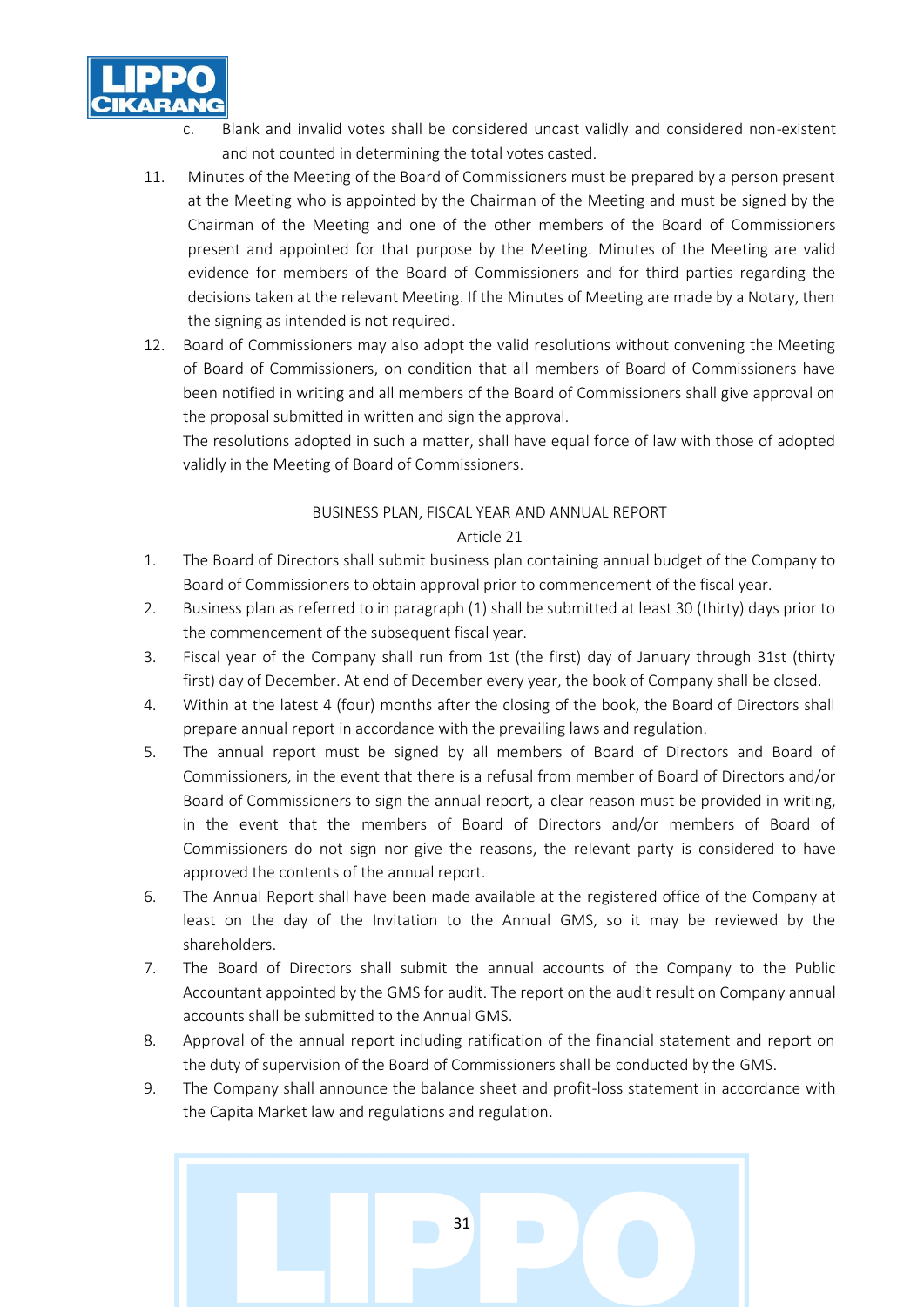

#### USE OF PROFIT AND DISTRIBUTION OF DIVIDEND Article 22

- 1. The Company's net income in a financial year as stated in the balance sheet and calculation of income that has been ratified by the Annual GMS, and is a positive profit balance divided according to the way of use specified by the Meeting
- 2. The Company may distribute interim dividends before the Company's financial year ends, if the amount of the Company's net worth does not become smaller than the amount of capital placed and paid plus mandatory reserves and the Company's financial circumstances allow it, based on the decision of the Board of Directors after obtaining the approval of the Board of Commissioners is allowed to distribute interim dividend, provided that it will be taken into account with dividends approved by the Annual GMS. Subsequent distribution and the distribution of interim dividends shall not interfere or cause the Company to be unable to fulfill its obligations to creditors or interfere with the Company's activities, taking into account the provisions in applicable laws and regulations.
- 3. In the event that after the financial year ends the Company turns out to suffer losses, the interim dividend that has been distributed must be returned by shareholders to the Company. The Board of Directors and Board of Commissioners are responsible for the Company's losses in the event that shareholders are unable to return the interim dividend.
- 4. If the calculation of profit and loss from one financial year shows losses that cannot be closed with reserve funds, then the loss will still be recorded in the calculation of profit and loss and furthermore for the following year the Company is considered not to earn profit as long as the loss recorded in the calculation of profit and loss has not been fully covered, without prejudice to the prevailing laws and regulations..
- 5. Announcement regarding the dividend and interim dividend shall be made with due observance to the Capital Market law and regulations.
- 6. Dividend that is not claimed within 5 (five) years as of the specification date for the previous dividend payment, shall be put into the special reserve fund, the GMS shall manage the procedure to claim the dividend already put in such a special reserve fund.

Unclaimed dividends placed in the special reserve as mentioned above within 10 (ten) years shall become the Company's right.

- 7. All shares registered in the Stock Exchange shall apply the regulations of the Stock Exchange.
- 8. Procedure and announcement for the dividend and interim dividend shall follow the prevailing Capital Market law and regulations.

#### USE OF RESERVE FUND

- 1. The Company shall set aside a certain amount of net income each financial year for reserves, determined by the GMS with due observance of the applicable laws and regulations.
- 2. The allowance obligation for such reserves applies if the Company has a positive profit.
- 3. The allowance of net income for reserves is carried out until the reserves reach at least 20% (twenty percent) of the amount of capital placed and paid .
- 4. Reserves that have not reached the amount referred to in paragraph 3 of this Article shall only be used to cover losses not met by other reserves .

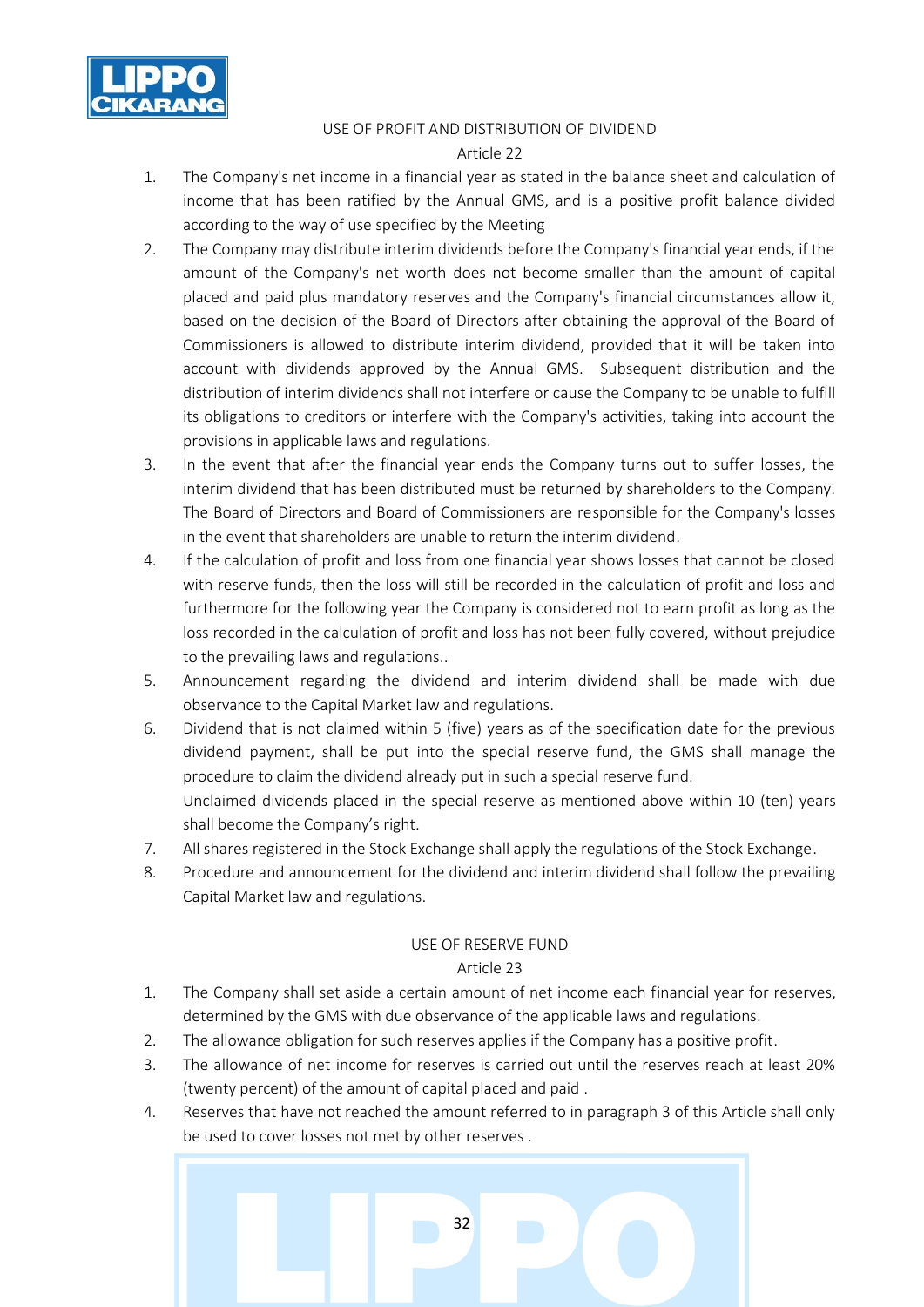

- 5. If the amount of reserves has exceeded the amount of 20% (twenty percent) of the amount of capital placed and paid up, the GMS may decide that the excess amount is used for the Company's purposes.
- 6. The Board of Directors shall manage the excess reserve funds referred to in paragraph (5) of this Article, in order for the reserve fund to earn a profit, in a manner that is considered good by it with the approval of the Board of Commissioners and with due observance of the applicable laws and regulations.

## AMENDMENT TO ARTICLES OF ASSOCIATION

## Article 24

- 1. Amendment to the articles of association shall be done with due observance to the Law concerning the Limited Liability Company and/or regulation of the Capital Market.
- 2. Amendment to the articles of association shall be approved by the GMS based on Article 14 paragraph 3 of the articles of association.
- 3. Amendment to the provisions of the Articles of Association relating to the change of name, domicile of the Company, purposes and objectives, business activity, period of Company's establishment, amount of authorized capital, reduction of capital issued and paid and the change of the Company's status paid up and the change of the Company's status from publicly listed company to non-publicly listed company or vice versa, shall obtain the approval of the Minister as referred to in Law concerning the Limited Liability Company.
- 4. Amendment to the articles of association other than the items relating to the matters as referred to in paragraph (3) of this Article shall be sufficiently notified to the Minister as referred to in Law concerning the Limited Liability Company with due observance to the provisions in the Law concerning the Limited Liability Company.
- 5. The Resolution of the GMS concerning the reduction of the capital shall be notified to all creditors of the Company by way of putting up advertising in the daily newspaper of Indonesian language nationally circulating as specified by the Board of Directors and with due observance to the laws and regulation in the sector of capital market.

## MERGER, CONSOLIDATION, ACQUISITION AND SEPARATION

## Article 25

- 1. Merger, consolidation and acquisition shall only be approved by the GMS based on Article 14 paragraph 5 of the articles of association.
- 2. The separation/spin-offs shall be approved by the GMS with due observance to Article 14 paragraph 6 of the articles of association.
- 3. Further provisions concerning the merger, consolidation and acquisition as referred to in the prevailing laws and regulation especially the Capital Market law and regulations.

#### DISSOLUTION AND LIQUIDATION

#### Article 26

- 1. The Company's dissolution shall only be conducted based on resolution of GMS based on Article 14 paragraph 5 of the articles of association.
- 2. Liquidation may only be made based on the resolution of the GMS based on Article 14 paragraph 6 of the articles of association.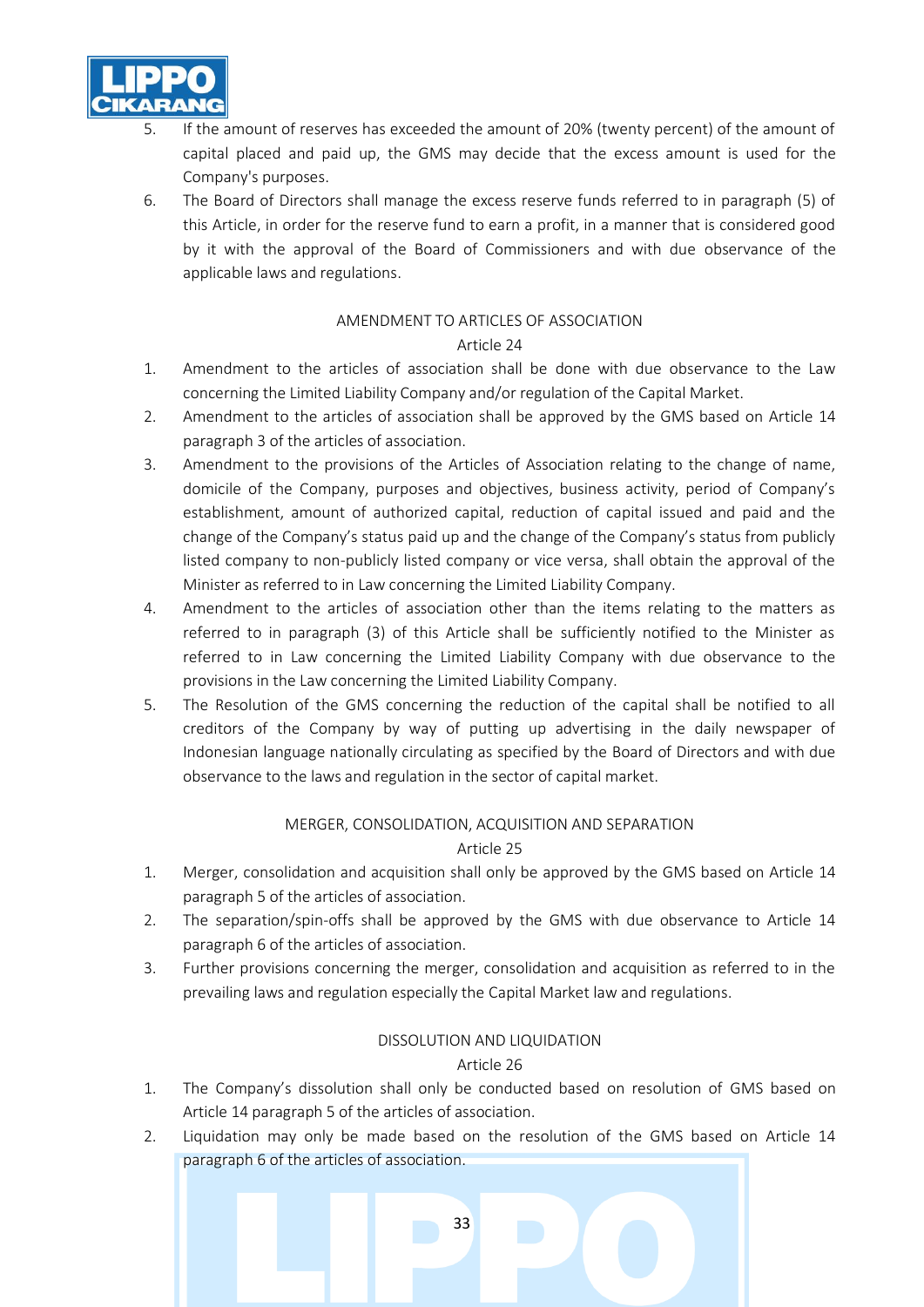

Further provisions concerning the dissolution and liquidation and termination of the legal entity status shall be as specified in the Law concerning the Limited Liability Company if it is not regulated otherwise in the Capital Market law and regulations.

## REGISTERED OFFICE

## Article 27

For the matters concerning the Company, the shareholders are considered to have domiciled at the addresses as registered in the Shareholder Register with due observance to the prevailing Capital Market law and regulations and the provisions of the Stock Exchange where the shares of the Company are registered.

# CLOSING PROVISIONS

## Article 28

- Any other matter that is not or insufficiently provided for in this Articles of Association, shall be further decided by the GMS .
- The capital is issued as referred to in article 4 paragraph 2 has been fully subscribed and paid up in cash through the company's treasury of 2,679,600,000 (two billion six hundred seventy nine million six hundred thousand) shares, with total nominal value of Rp 1,339,800,000,000.00 (one trillion three hundred thirty-nine billion eight hundred million Rupiah) by the shareholders, with the following details:
	- a. PT KEMUNING SATIATAMA, having 2,085,811,178 (two billion eighty five million eight hundred eleven thousand one hundred seventy eight) shares with total nominal value of Rp1,042,905,589,000.00 (one trillion forty two billion nine hundred five million five hundred eighty nine thousand Rupiah).
	- b. MASYARAKAT PASAR MODAL, having 593,788,822 (five hundred ninety-three million seven hundred eighty eight thousand eight hundred twenty two) shares with total nominal value of Rp296,894,411,000.00 (two hundred ninety six billion eight hundred ninety four million four hundred eleven thousand Rupiah).

Having a total of 2,679,600,000 (two billion six hundred seventy-nine million six hundred thousand) shares, with total nominal value of entirely Rp 1,339,800,000,000.00 (one trillion three hundred thirty-nine billion eight hundred million Rupiah).

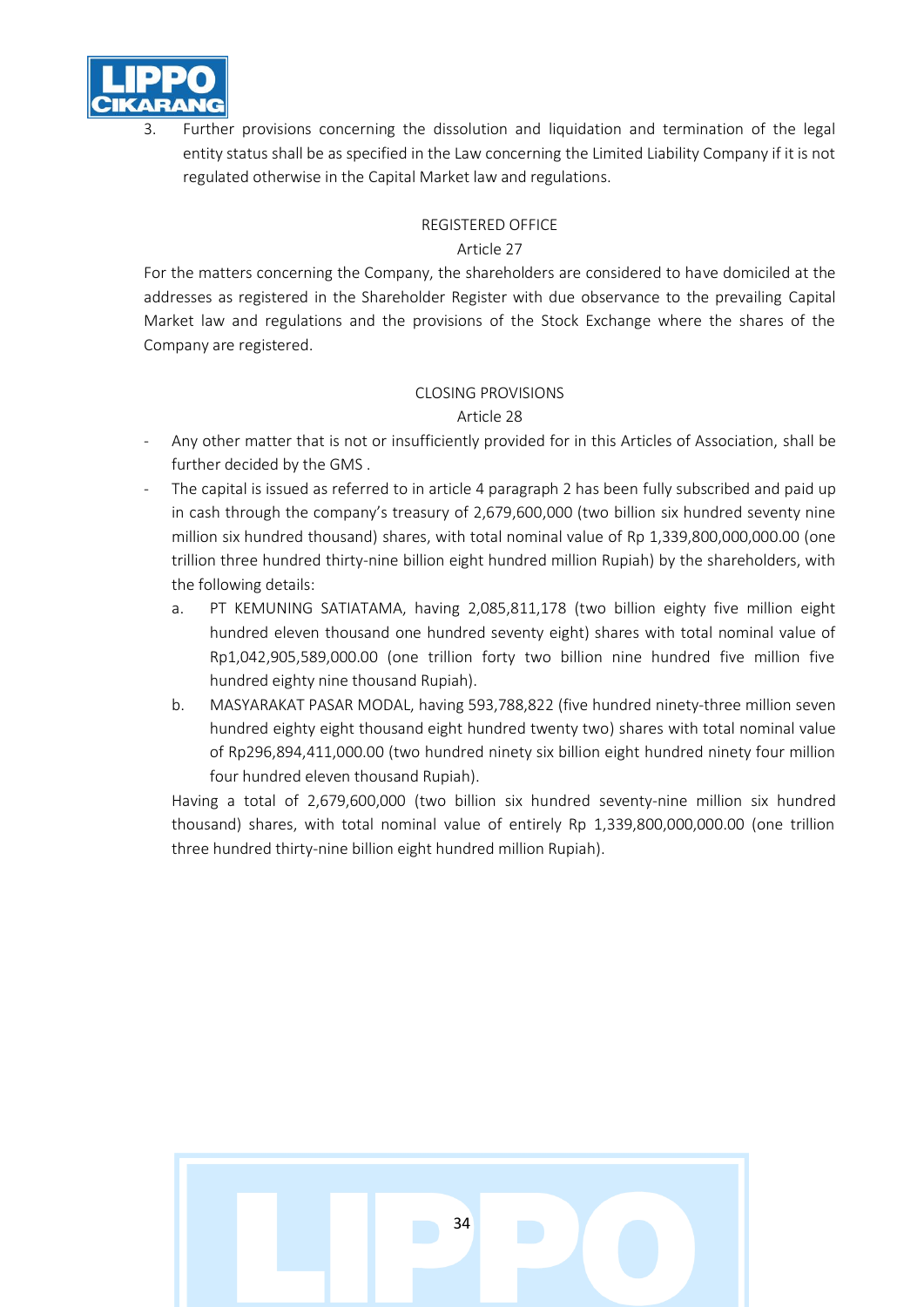

## Further explains:

Whereas, the composition of the members of the Board of Directors and Board of Commissioners of the Company, as of 13 October 2021 until the closing of the Annual General Meeting of Shareholders in 2023, is as follows:

## Board of Directors

| President Director | : Ketut Budi Wijaya      |
|--------------------|--------------------------|
| Director           | : Rudy Halim             |
| Director           | : Maria Clarissa Joesoep |
| Director           | : Ju Kian Salim          |

# Board of Commissioners

| <b>President Commissioners</b> | : Theo L. Sambuaga       |
|--------------------------------|--------------------------|
| Independent Commissioners      | : Didik Junaedi Rachbini |
| Independent Commissioners      | : Hadi Cahyadi           |
| Commissioners                  | : Sugiono Djauhari       |
| Commissioners                  | : Ali Said               |
| Commissioners                  | : Anand Kumar            |